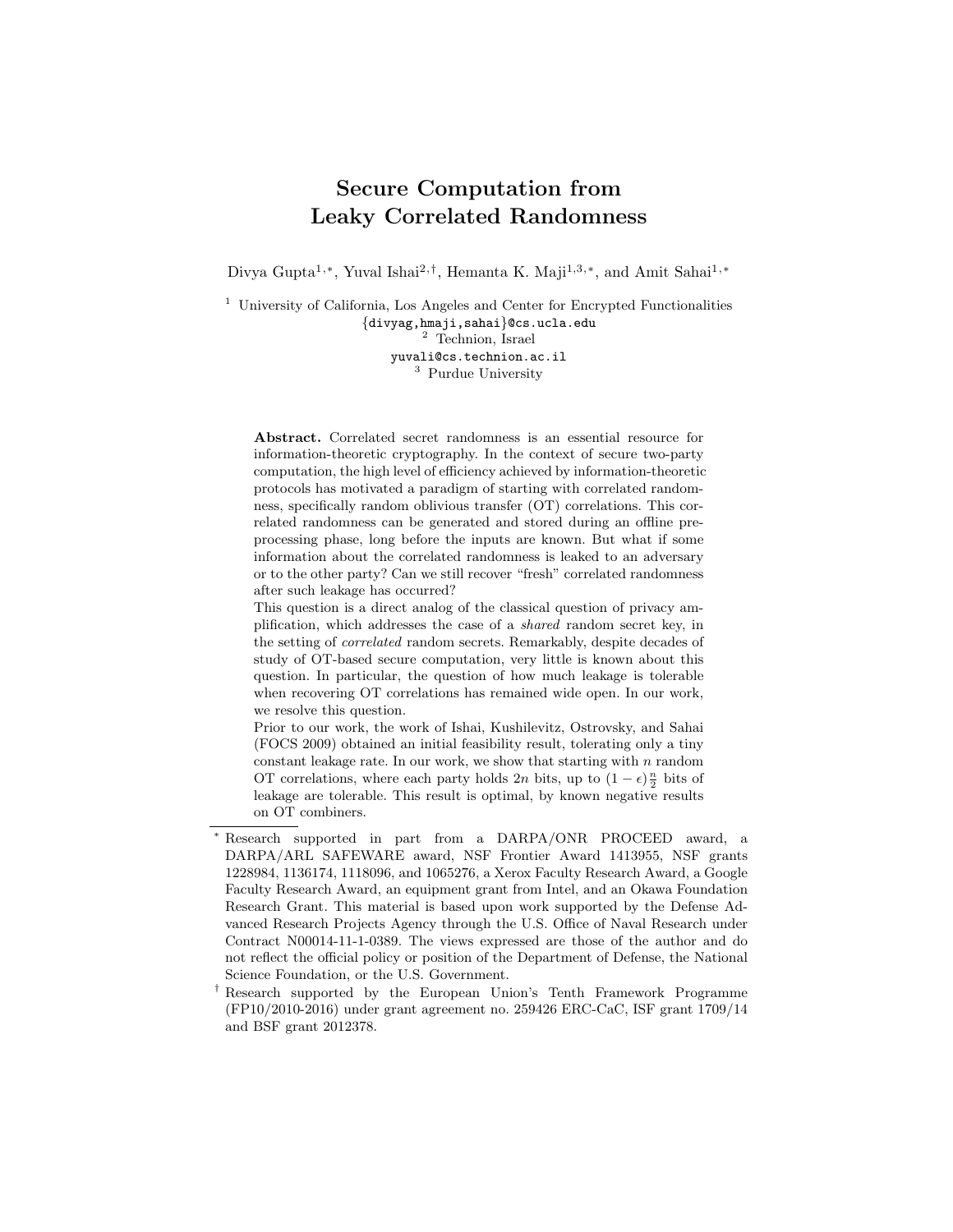We then ask the same question for other correlations: is there a correlation that is more leakage-resilient than OT correlations, and also supports secure computation? We answer in the affirmative, by showing that there exists a correlation that can tolerate up to  $1/2 - \epsilon$  fractional leakage, for any  $\epsilon > 0$  (compared to the optimal 1/4 fractional leakage for OT correlations).

### 1 Introduction

Secure two-party computation [\[39,](#page-19-0)[17\]](#page-19-1) allows two mutually distrusting parties to perform secure computation using their private inputs without revealing any extra information to each other. It is known that even against semi-honest adversaries, i.e. adversaries who follow the prescribed protocol but are curious to find additional information, achieving information theoretic security in the plain model is impossible for most tasks [\[3,](#page-18-0)[27,](#page-19-2)[29](#page-19-3)[,2,](#page-18-1)[30\]](#page-19-4). For example, even the seemingly simple task of securely computing the AND of two bits is not possible. On the other hand, if suitable correlated randomness is provided as setup to the parties, then general secure two-party computation becomes possible [\[28,](#page-19-5)[8,](#page-18-2)[26\]](#page-19-6). A particularly useful type of correlated randomness is the random oblivious transfer (OT) correlation, where the sender gets two random bits  $(s_0, s_1)$  and the receiver gets  $(c, s_c)$ , where c is a random bit.

One reason for the usefulness of OT correlations is the existence of highly efficient OT-based secure computation protocols both in theory and in practice. Indeed, protocols such as TinyOT [\[35\]](#page-19-7) have popularized the approach of starting with random bit OT correlations for obtaining practically efficient secure computation protocols. Random OT correlations can be distributed or securely generated in an offline phase, long before the inputs are known, and later used in an online phase to perform a desired secure computation. But what if some information about the correlated randomness is leaked to an adversary? Can we still extract "fresh" correlated randomness after such leakage has occurred?

This question is a direct analog of the classical question of privacy amplification [\[5,](#page-18-3)[4\]](#page-18-4) that arose in the context of secure communication. Privacy amplification asks the following question: given shared secret randomness which has been partially leaked to an eavesdropper, can parties agree upon a common key which remains hidden from the eavesdropper? In our setting, we ask the same question for correlated randomness, which is useful for secure computation. Note, however, that participants in a privacy amplification protocol protect their secret only from an outsider. Instead, in our setting, each party must protect its secrets against the other party. For example, a fresh oblivious transfer correlation ensures that the bit c is hidden from the sender and the bit  $s_{1-c}$  is hidden from the receiver.

Quite surprisingly, very little is known about our question. This is in sharp contrast to the problem of privacy amplification, and despite decades of study of OT-based secure computation. In particular, the question of how much leakage can be tolerated when recovering OT correlations has remained wide open. In our work, we resolve this question.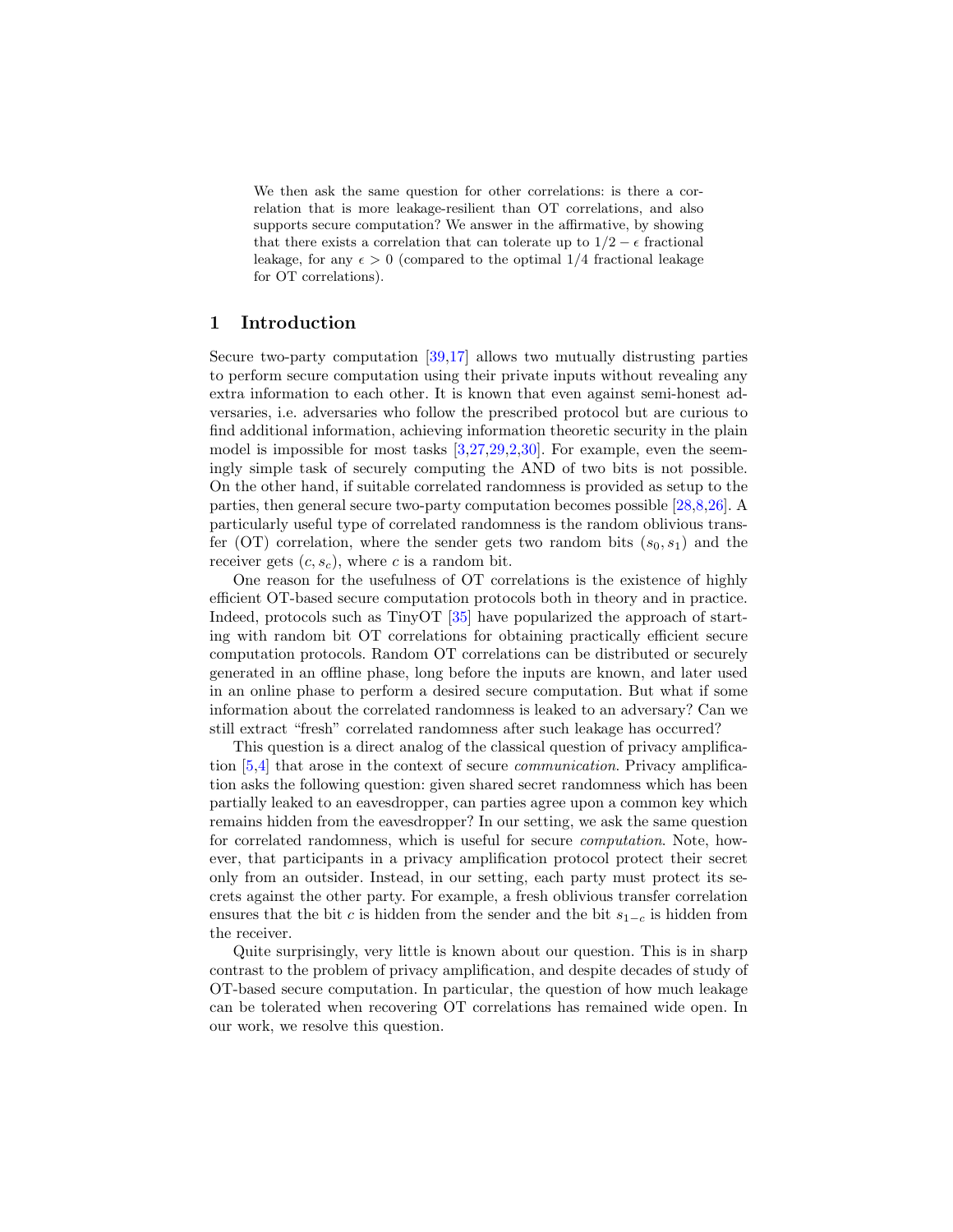Prior to our work, Ishai, Kushilevitz, Ostrovsky and Sahai [\[24\]](#page-19-8) studied this question, introducing the notion of correlation extractors. Concretely, they consider the setting of extracting fresh  $\overline{OT}$  correlations from n independent copies of random OT correlations that have been subject to leakage. (One can either consider a deterministic leakage, captured by an arbitrary function  $f$  with  $t$ bits of output, or general probabilistic leakage, subject to the constraint that the secret has expected min-entropy of  $t$  bits conditioned on the leakage.) The main result of [\[24\]](#page-19-8) is an interactive protocol for extracting OT correlations that remains secure even when some constant fraction of the  $2n$  secret bits of each party can be leaked to the other party. Unfortunately, the concrete fractional leakage tolerated by this protocol is extremely small, approximately 10−<sup>7</sup> . So, at best, this result serves as a proof of concept.

Since their work in 2009, there has not been any progress on this problem. In our work, we show that given  $n$  OT correlations as setup, one can tolerate  $(1 - \varepsilon)n/2$  bits of leakage, for an arbitrarily small constant  $\varepsilon > 0$ , with negligible error. This leakage rate is near-optimal  $[25]$ . Moreover, in contrast to the previous protocol of [\[24\]](#page-19-8), our protocol uses a minimal amount of interaction, requiring only two messages as opposed to the 4 messages that are inherently required by the technique from [\[24\]](#page-19-8). Finally, our protocol is conceptually simpler, completely avoiding the use of Algebraic-Geometric codes [\[19,](#page-19-10)[16\]](#page-18-5) needed in [\[24\]](#page-19-8) and replacing them with simple families of binary linear codes.

Having settled the question of leakage-resilience for OT correlations, we then step back, and consider the question more broadly. While OT correlations are extremely useful and have a long history of applicability, perhaps there are other correlations that are better with respect to leakage-resilience, and still allow for secure computation. More precisely, we ask if there are correlations  $(X, Y)$  such that both parties receive  $2n$  bits but where even after greater than  $n/2$  bits of leakage, it is still possible to produce fresh secure OT correlations. We answer this question in the affirmative. We show that the so-called inner product correlation, where parties receive random binary vectors and additive shares of their inner product, can tolerate a significantly higher fractional leakage. Concretely, we show how to extract a fresh OT from such an inner product correlation while tolerating up to  $1/2-\epsilon$  fractional leakage, for any  $\epsilon > 0$  (compared to the optimal leakage rate of 1/4 for OT correlations). This opens up a new set of questions to explore in future work (for more discussion refer to the full version of the paper [\[20\]](#page-19-11)).

Finally, we note that while the primary focus of this work is on the informationtheoretic setting for secure computation, the problem we consider is well motivated even in the setting of computational security. The reason is twofold. First, the fresh OTs produced by our extraction procedures can be used by computationally secure OT-based protocols such as those based on garbled circuits [\[39\]](#page-19-0). Second, these extraction procedures can be applied even when a computationally secure protocol is used for realizing the offline generation of correlated randomness. Suppose that a computationally secure two-party protocol  $\Pi$  is used for this purpose. If the leakage occurs after the execution of  $\Pi$  terminates (and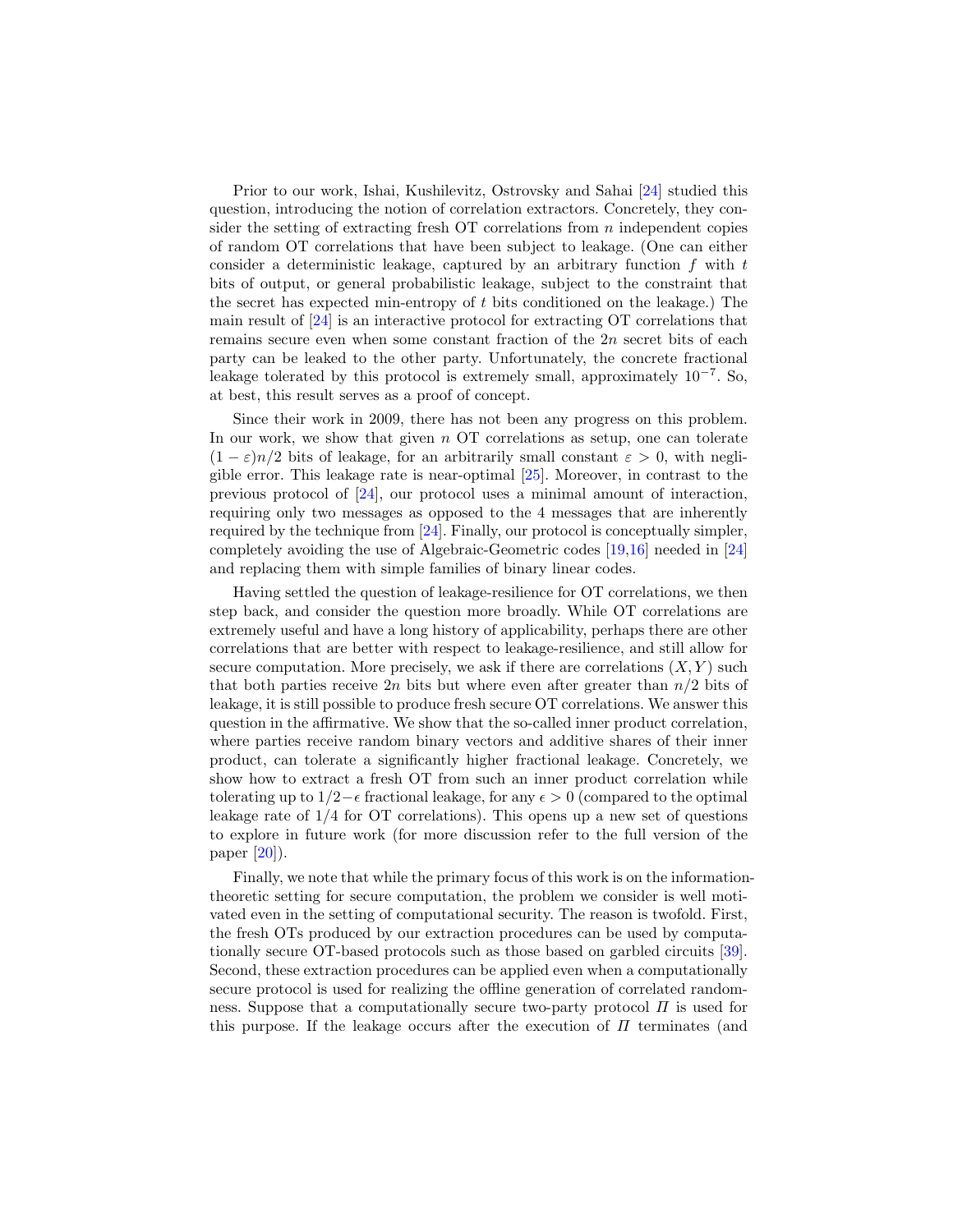the two parties erase everything but the output), then our protocols are guaranteed to produce clean OTs that can be consumed by subsequent (computational or information-theoretic) protocols. Moreover, if  $\Pi$  is so-called "leakagetolerant"  $[21,6,7]$  $[21,6,7]$  $[21,6,7]$ , then the same holds even if leakage can occur *during* the execution of Π. Such leakage-tolerant protocols can be constructed under standard intractability assumptions.

### 1.1 Our Contribution

In this section we give a more detailed overview of our main results.

Oblivious Transfer Correlation Extractor. We present our results in the terminology of "random oblivious transfer extractors." A random oblivious transfer (ROT) is a two party primitive where client S receives random bits  $(s_0, s_1)$ ; and the client R receives random bit c and  $s_c$ . Random oblivious transfer correlations can be easily converted into standard oblivious transfers, where a receiver R selects one of two bits held by a sender S. The latter can serve as a basis for general secure multiparty computation.

More concretely, Oblivious Transfer (OT) is a two-party functionality where client S (sender) has inputs  $(s_0, s_1)$ , client R (receiver) has input c, and client R obtains output  $s_c$ . A Random OT correlation, referred to as ROT, provides  $(s_0, s_1)$  to one party and  $(c, s_c)$  to the other party, where  $s_0, s_1, c$  are uniform random bits. We work in the  $ROT<sup>n</sup>$ -hybrid model, that is, there are *n* copies of ROT correlation provided to the two parties. A semi-honest client  $S$  can leak  $t<sub>S</sub>$  bits from the correlation and a semi-honest client R can leak  $t<sub>R</sub>$  bits from the correlation, where by default we define t bits of leakage as the output of an adversarially chosen function with t output bits. (However, all of our results extend to leakage measured in terms of average conditional min-entropy.) An  $(n, t<sub>S</sub>, t<sub>R</sub>, \varepsilon)$  OT extractor is a two-party protocol between client S and client R such that it produces a  $(1 - \varepsilon)$ -secure copy of oblivious transfer despite prior leakage obtained by the clients.

<span id="page-3-0"></span>Our first result shows the following feasibility result:

**Theorem 1 (OT Extractor).** For any  $n, t_S, t_R \in \mathbb{N}$ , there exists a 2-message  $(n, t<sub>S</sub>, t<sub>R</sub>, \varepsilon)$  OT Extractor protocol which produces a secure OT, such that  $\varepsilon \leq$  $2^{-(g/4)+1}$  where  $g := n - (t_S + t_R)$ .

Note that our result shows that if there is sufficient gap between  $n$  and the total leakage  $(t<sub>S</sub> + t<sub>R</sub>)$ , then we can securely extract one oblivious transfer. Further, the simulation error decreases exponentially in the gap. For example,  $t<sub>S</sub> = t<sub>R</sub> = 0.49n$  leakage tolerant extractors exist by our result. Contrast this to the result of  $[24]$  who can tolerate leakage up to cn bits of leakage where c is a minuscule small constant. Thus, ours is the first feasibility result in the regime of high leakage tolerance. Moreover, our leakage resilience is (near) optimal due to the negative result of [\[25\]](#page-19-9). The negative result states that there does not exist any OT combiner (let alone an extractor) which can tolerate up to  $n/2 - O(1)$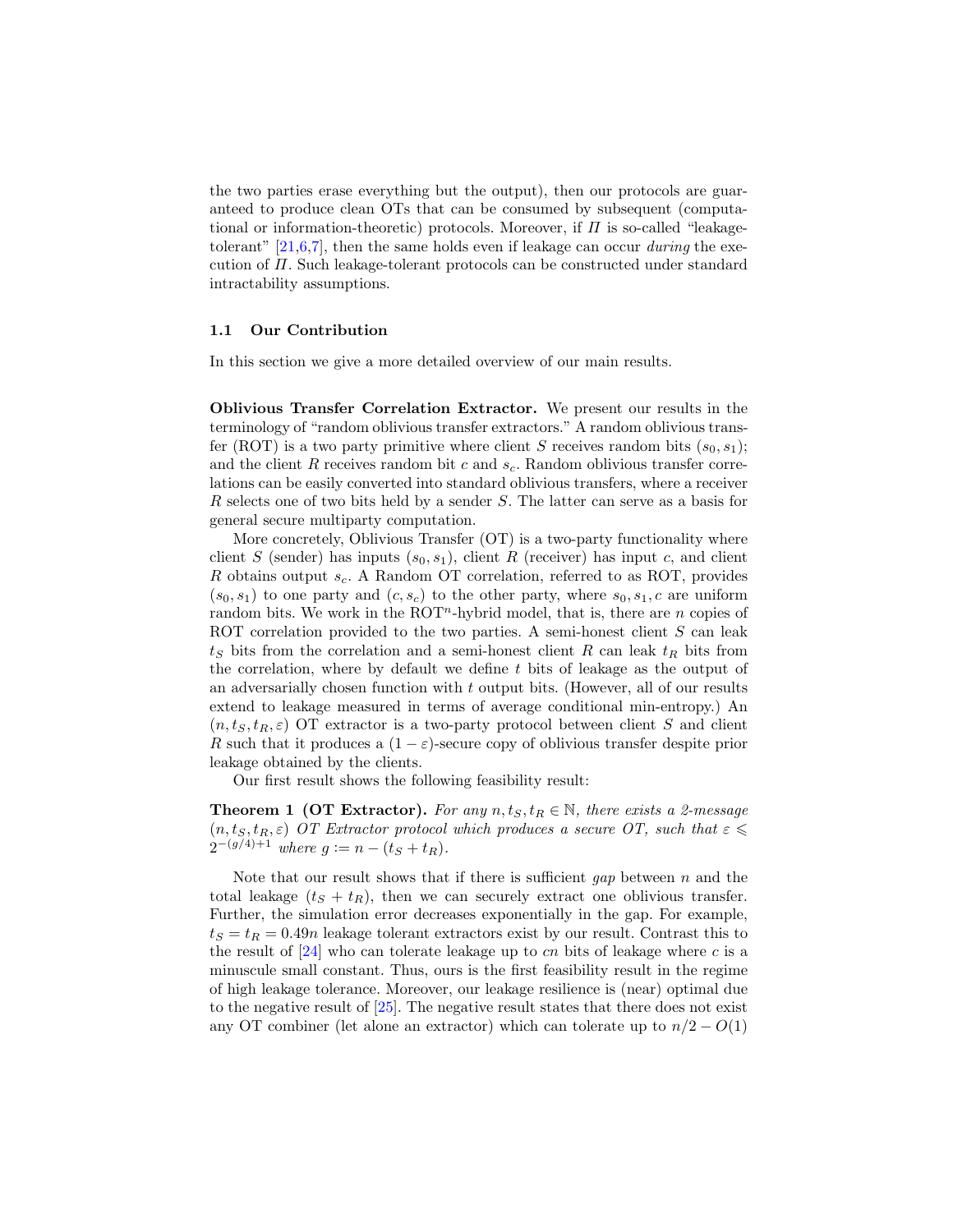bits of leakage. Our protocol also improves upon the round complexity of [\[24\]](#page-19-8) from 4 messages to 2 messages, which are clearly necessary.

We show that if the gap  $g = n - (t_S + t_R)$  is at least cn, for some constant  $c \in (0, 1)$ , then we can trade off simulation error and increase the production rate of our extractor. That is, in the leaky  $\mathrm{ROT}^n$  hybrid, we can produce large number of secure independent copies of oblivious transfer. Our result is summarized in the following theorem:

<span id="page-4-0"></span>**Theorem 2 (High Production).** For every  $n, t<sub>S</sub>, t<sub>R</sub> \in \mathbb{N}$ , such that  $g = n (t<sub>S</sub> + t<sub>R</sub>) = \Theta(n)$ , and  $\rho = \omega(\log n)$ , there exists a 2-message  $(n, t<sub>S</sub>, t<sub>R</sub>)$  OT *Extractor with production*  $p = n/\rho$  and  $\varepsilon \leq \text{negl}(n)$ .

Intuitively, this theorem states that if the gap is linear in  $n$  then we can obtain slightly sub-linear number of secure oblivious transfers while incurring negligible security error. Although our production rate is sub-constant, we show that it is possible to extract large number of secure oblivious transfers even if parties are permitted to perform  $t_S = t_R = 0.49n$  bits of leakage. Contrasting this with the result of  $[24]$ , for practical and typical n the number of oblivious transfers produced in our scheme surpasses the number of oblivious transfers produced in their protocol. Because their production rate, although linear, is a very small constant; even a generous estimate of the rate of production puts it below 1.2 · 10<sup>−</sup><sup>7</sup> . The hidden constant in our asymptotic production rate is small, say upper bounded by  $10^{-1}$ . So, in concrete terms, our production rate is  $\sim (g/n)/10 \log^2 n$ , which is higher than the rate achieved by [\[24\]](#page-19-8) for a practical range of parameters (we use  $\rho = \log^2 n$  to derive this bound). An obvious open problem is to explore whether our approach can be extended to achieve the ideal goal of producing a linear number of secure OTs even if the gap is an arbitrarily small linear function of n.

Overall, our construction significantly simplifies the prior construction of [\[24\]](#page-19-8) at a conceptual level by forgoing usage of Algebraic Geometric [\[19,](#page-19-10)[16\]](#page-18-5) codes and instead relying on binary linear codes generated by generator matrices whose parity check matrices are random Toeplitz matrices.

Unlike [\[24\]](#page-19-8), we do not achieve constant (multiplicative) communication overhead per instance of oblivious transfer produced. Our communication complexity overhead per oblivious transfer produced is linear in  $n$ . We also do not consider the problem of error tolerance, another important area of exploration in future work.

Restriction to Combiners. Combiners are special types of extractors where parties's leakage functions are restricted. Parties are allowed to only indicate  $T \subseteq [n]$  as their leakage function. The client S can send  $|T| \leq t_S$  and client R can send  $|T| \leq t_R$ . The leakage provided is  $(s_0, s_1, c, s_c)$  of all ROT correlations indexed by  $T$ . Note that the actual information learned by the clients is one-bit per index (because all bits can be reconstructed from input and one bit leakage). We show that our construction yields slightly better simulation error than the general analysis of [Theorem 1.](#page-3-0)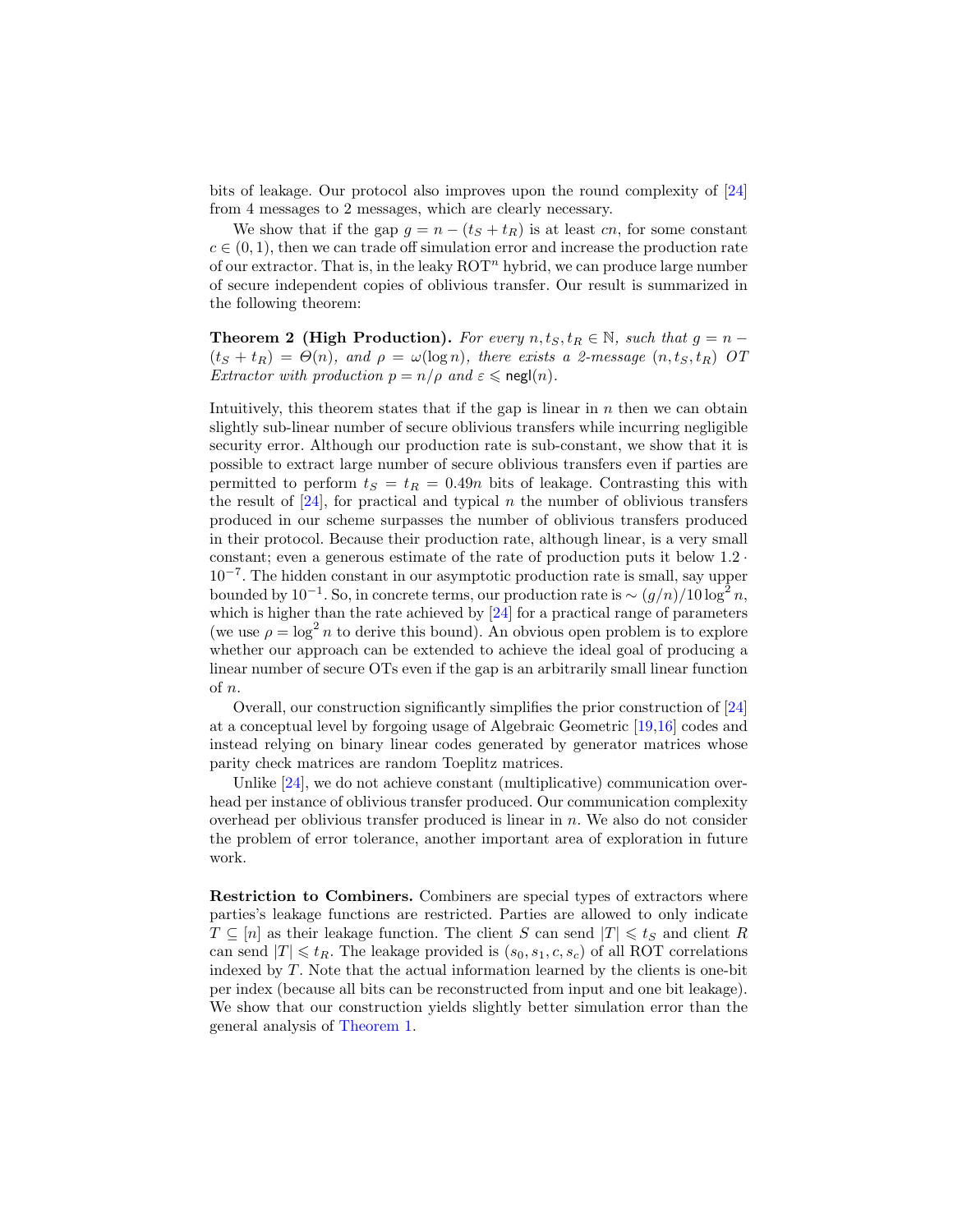**Theorem 3 (OT Combiner).** For any  $n, t<sub>S</sub>, t<sub>R</sub> \in \mathbb{N}$ , there exists a 2-message  $(n, t<sub>S</sub>, t<sub>R</sub>, \varepsilon)$  OT-Combiner which produces one secure OT using  $O(n)$  bits of communication, where  $\varepsilon \leqslant 2^{-g/2}$  and  $g := n - (t_S + t_R)$ .

Note that the construction presented in [\[25\]](#page-19-9) achieves similar bounds but the communication complexity in their construction is quadratic in n; while ours is linear in n. We emphasize that the higher production result of [Theorem 2](#page-4-0) also applies to the setting of combiners.

<span id="page-5-0"></span>Large Correlations. We show that, in fact, there are correlations that can tolerate a fractional leakage close to 1/2.

**Theorem 4 (High Tolerance).** For any  $s, t \in \mathbb{N}$ , there exists a correlation  $(X, Y)$  over a pair of  $(s + 1)$ -bit strings such that, even after any party leaks t bits on the correlation  $(X, Y)$ , they can securely realize OT using 2-message communication with simulation error  $\varepsilon \leq 2^{-(g/2+1)}$ , where  $g := s/2 - t$ .

The correlation  $(X, Y)$  used to prove the above theorem is the so-called *inner*product correlation, where each party receives a random s-bit vector and the mod-2 inner product of the two vectors is secret-shared between the parties. Moreover, it is not hard to show that our protocol cannot tolerate leakage rate bigger than  $1/2$ . We leave open the question whether the  $1/2$  leakage rate is optimal for arbitrary correlations.

### 1.2 Prior Related Works

Most relevant work to our work is the work of Ishai, Kushilevitz, Ostrovsky, and Sahai [\[24\]](#page-19-8), where the notion of correlation extractors was proposed. They showed that if the parties are allowed to leak a small linear amount of leakage, then a small linear number of correlations can be extracted. Both the leakage and production rates are a minuscule fraction of the initial number of correlations.

A closely related concept is the notion of OT combiners, which are a restricted variant of OT extractors in which leakage is limited to local information about individual OT correlations and there is no global leakage. The study of OT combiners was initiated by Harnik et al. [\[23\]](#page-19-13). Since then, there has been work on several variants and extensions of OT combiners [\[22,](#page-19-14)[26](#page-19-6)[,32,](#page-19-15)[33,](#page-19-16)[37\]](#page-19-17).

Recently, [\[25\]](#page-19-9) constructed OT combiners with nearly optimal leakage parameters. Our protocols were inspired by the OT combiners from [\[25\]](#page-19-9), but the results we achieve are stronger in several imporant ways. First, whereas [\[25\]](#page-19-9) only considers  $t$  physical bits of leakage, we tolerate a arbitrary bits of leakage (similarly to [\[24\]](#page-19-8), though with a much better leakage rate). Second, even in the case of physical leakage, our solutions improve over [\[25\]](#page-19-9) by reducing the communication and randomness complexity from quadratic to linear. Finally, our protocols can be used to produce a near-linear number of OTs without significantly compromising the leakage rate, whereas [\[25\]](#page-19-9) only considers the case of producing a single OT.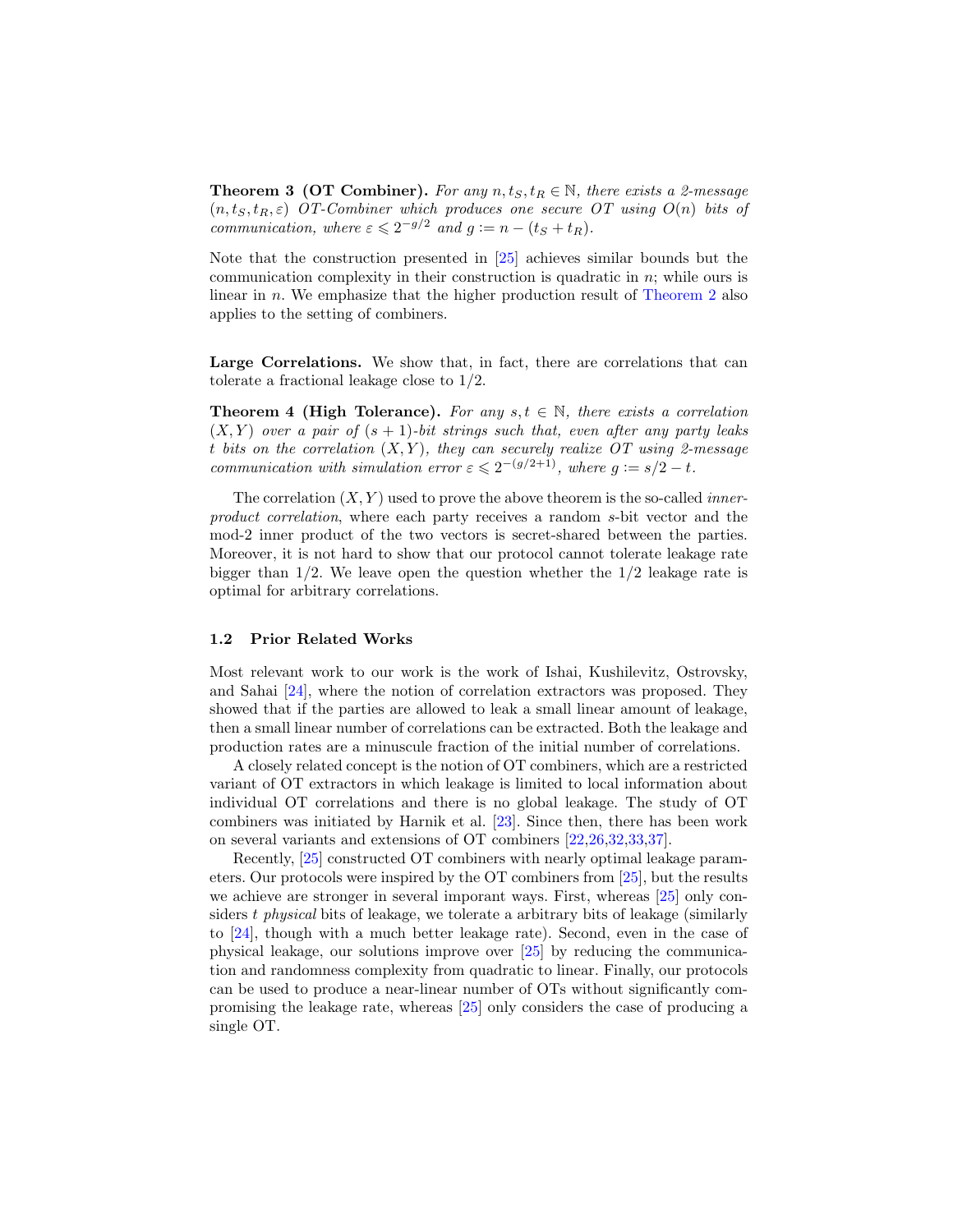Another related work is that of Dziembowski and Faust [\[14\]](#page-18-8) which (similarly to our [Theorem 4\)](#page-5-0) obtains some form of leakage-resilient secure computation from the inner product correlation. However, the construction from [\[14\]](#page-18-8) requires multiple independent instances of an inner product correlation even for producing just a single OT, and moreover the model considered in [\[14\]](#page-18-8) assumes that the leakage applies individually to each instance. Even if the analysis of [\[14\]](#page-18-8) could somehow be strengthened to tolerate some amount of global leakage, the tolerable leakage rate must inevitably be small (since even with a leakage rate of  $1/4$ , one can entirely compromise one of the inner product instances in [\[14\]](#page-18-8)). Thus, the approach of [\[14\]](#page-18-8) does not seem relevant to our goal of maximizing the leakage rate.

### 1.3 Technical Overview

We provide a short overview of our construction which proves [Theorem 1.](#page-3-0) Our construction is inspired by the Massey secret sharing scheme [\[31\]](#page-19-18). Our construction is closely related to the constructions of [\[24,](#page-19-8)[25\]](#page-19-9). The central novelty in our construction approach is that we choose a different class of matrices (thus, reducing communication complexity of our algorithm), but the primary technical contribution of our work is our new analysis in the context of leakage. We consider general leakage (unlike the setting of [\[25\]](#page-19-9) which considers physical bits of leakage) and, hence, lose a small quadratic factor in simulation error. But the same construction when used in the setting of combiners yields identical simulation error as  $[25]$ .

For  $i \in [n]$ , suppose the client S receives random pair of bits  $(a_i, b_i)$  and client R receives  $(x_i, z_i)$ , such that  $x_i$  is a random bit and  $z_i = a_i x_i \oplus b_i$ , from the setup. Client S picks a random codeword  $(u_0, u_1, \ldots, u_n)$  in a binary linear code C of length  $(n + 1)$ . Client R picks a random codeword  $(r_0, r_1, \ldots, r_n)$  in the binary linear code  $C^{\perp}$  of length  $(n+1)$ . Note that the set of all component-wise product of such codewords has non-trivial distance. Hence, they can correct one erasure. In particular,  $u_0 r_0 = \sum_{i \in [n]} u_i r_i$ . Hence, the clients need not explicitly compute  $u_0r_0$ ; but, instead, it suffices to compute  $u_ir_i$  for all  $i \in [n]$  and recovering one erasure thereafter.

For this section, we shall only consider privacy of client R against a semihonest client S. Consider the following protocol: For each  $i \in [n]$ ,

- 1. Client R sends  $m_i = x_i \oplus r_i$ .
- 2. Client S sends  $\alpha_i = a_i \oplus u_i$ . Client S sends  $\beta_i = a_i m_i \oplus b_i$ .

Note that client R can compute  $\beta_i \oplus \alpha_i r_i \oplus z_i = u_i r_i$ . To argue the privacy of client R, we need to show that  $r_0$  remains hidden from the view of client S. Let H be the generator matrix of  $C^{\perp}$  and H is interpreted as  $[H_0|H']$ , where  $H_0$  is the first column of  $H$  and  $H'$  is the remaining n columns. Note that the ability of client S to predict  $r_0$  can be abstracted out as follows: For  $\lambda$  uniform random vector, given  $(\lambda H' \oplus x_{[n]}, H)$ , client S needs to predict  $\lambda H_0$ .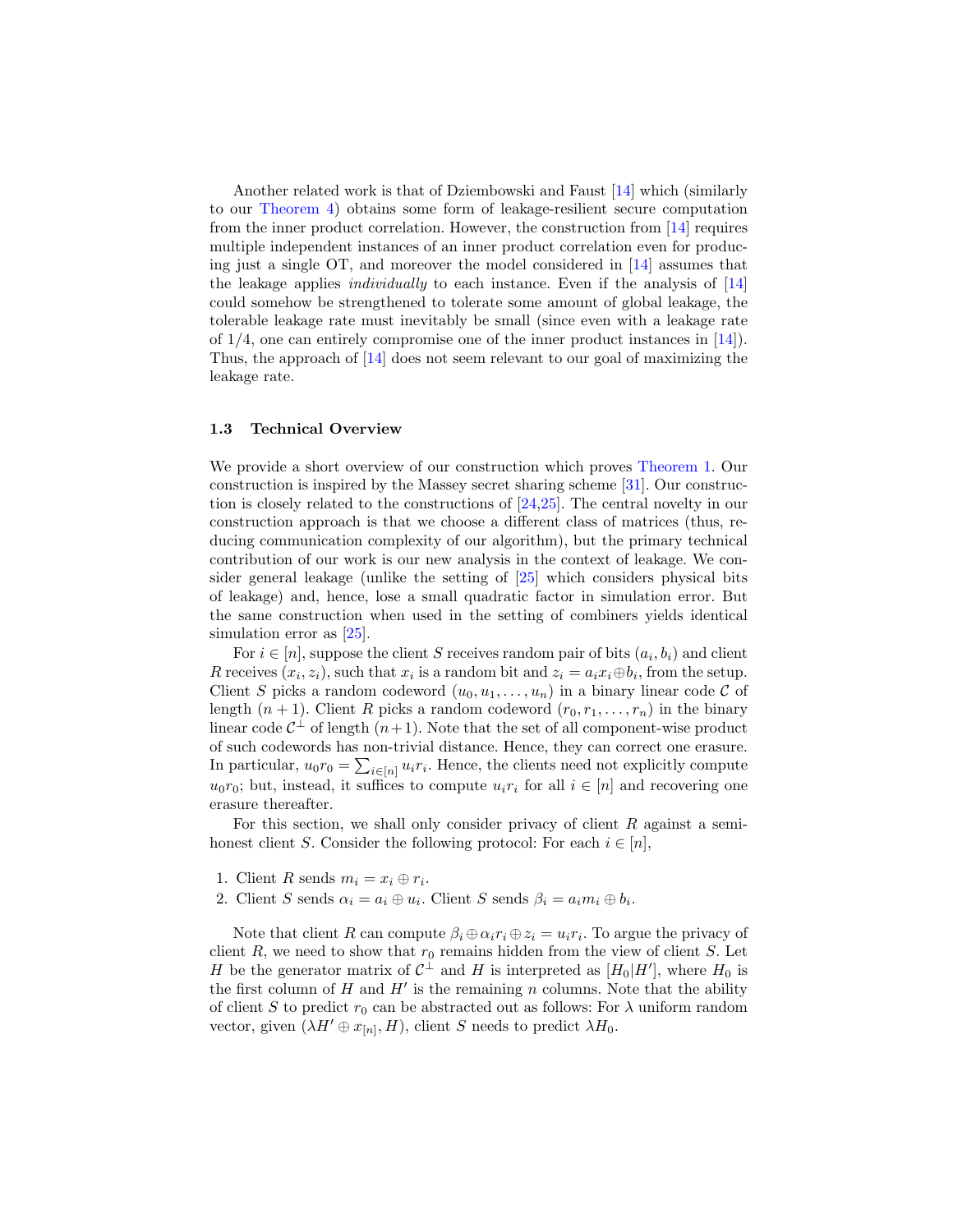Note that since client S is permitted to perform  $t_S$  bits of leakage on  $x_{[n]}$ , we have the guarantee that  $x_{[n]}$  has high min-entropy on average. Now, the experiment is reminiscent of min-entropy extraction from high min-entropy sources via masking with small bias distributions. But, the uniform distribution over codes of a fixed binary linear codespace  $\mathcal{C}^{\perp}$  is not a small-bias source (projection on every dual codewords has full bias). So, we consider a set of codes  $(C_I, C_I^{\perp})$ , where  $I$  is the index, such that on average these codewords have small bias. Such a distribution suffices in our setting, because leakage is performed in an offline phase and the random linear code or  $C_I$  is chosen only in the online phase. The class of matrices chosen are binary matrices in systematic form whose parity check matrices are uniformly chosen Toeplitz matrices. This, intuitively, is the basic argument which all our proofs reduce to.

[Theorem 2](#page-4-0) is obtained by sampling  $\{S_1, \ldots, S_m\}$  such that they are all disjoint and each  $S_i$  indexes a set of servers. One OT is extracted by applying [Theorem 1](#page-3-0) on each index set  $S_i$ .

# 2 Preliminaries

**Notations.** We represent random variables by capital letters, for example  $X$ , and the values they take by small letters, for example  $Pr[X = x]$ . The set  $\{1,\ldots,n\}$  is represented by [n], for  $n \in \mathbb{N}$ . Given a vector  $v = (v_1,\ldots,v_n)$  and  $T = \{i_1, \ldots, i_{|T|}\} \subseteq [n]$ , we represent  $(v_{i_1}, \ldots, v_{i_{|T|}})$  by  $v_T$ . Similarly, given a  $k \times n$  matrix G, we represent by  $G_T$  the sub-matrix of G formed by columns indexed by T. For brevity, we use  $G_i$  instead of  $G_{\{i\}}$ , where  $i \in [n]$ .

**Probability Basics.** The support of a probability distribution  $X$ , represented as  $\text{Supp}(X)$  is the set of elements in the sample space which are assigned nonzero probability by  $X$ . A uniform distribution over a set  $S$  is represented by  $U<sub>S</sub>$ . A probability distribution X over a universe U is a flat source if there exists a constant  $c \in (0,1]$  such that  $Pr[X = x]$  is either 0 or c, for all  $x \in U$ . Further, we say that X is a flat-source of size  $1/c$ . Given a joint distribution  $(X, Y)$  over sample space  $U \times V$ , the conditional distribution  $(X|y)$  represents the distribution over sample space U such that the probability of  $x \in U$  is  $Pr[X = x|Y = y].$ 

The statistical distance between two distributions  $X$  and  $Y$  over a finite sample space U is defined to be:  $\frac{1}{2} \sum_{u \in U} |\Pr[X = u] - \Pr[Y = u]|$ .

<span id="page-7-0"></span>**Entropy definitions.** For a probability distribution X over a sample space  $U$ , we define entropy of x as  $H_X(x) := -\lg \Pr[X = x]$ , for every  $x \in U$ . The entropy of X, represented by  $\mathbf{H}(X)$ , is defined to be  $\mathbb{E}[H_X(x)]$ . The min-entropy of X, represented by  $\mathbf{H}_{\infty}(X)$ , is defined to be  $\min_{x \in \mathsf{Supp}(X)} H_X(x)$ . If  $\mathbf{H}_{\infty}(X) \geq n$ , then X can be written as convex linear combination of distributions, each of which are flat sources of size  $\geq 2^n$ . The average min-entropy [\[10\]](#page-18-9), represented by  $\widetilde{\mathbf{H}}_{\infty}(X|Y)$ , is defined to be  $-\lg \mathbb{E}_{y\sim Y}\left[2^{-\mathbf{H}_{\infty}(X|y)}\right]$ . Following lemma is useful for lower bounding average min-entropy after leakage on a high min-entropy source.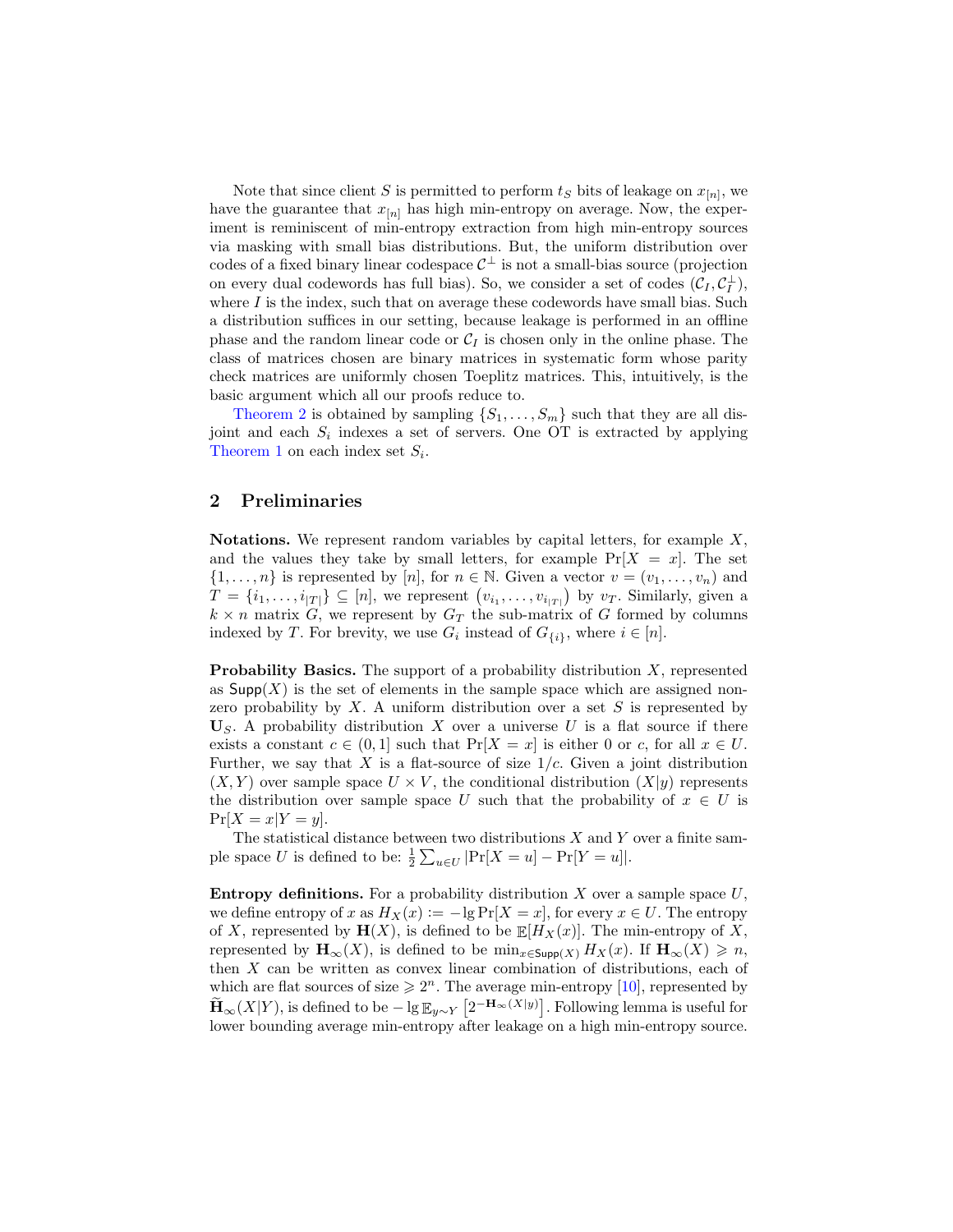**Lemma 1 (Chain Rule [\[10\]](#page-18-9)).** If  $H_{\infty}(X) \geq n$  and L be arbitrary  $\ell$ -bit leakage on X, then  $\widetilde{\mathbf{H}}_{\infty}(X|L) \geqslant n - \ell$ .

## 2.1 Elementary Fourier Analysis

We define character  $\chi_S(x) = (-1)^{\sum_{i \in S} x_i}$ , where  $S \subseteq [n]$  and  $x \in \{0,1\}^n$ . The inner product of two functions  $f: \{0,1\}^n \to \mathbb{R}$  and  $g: \{0,1\}^n \to \mathbb{R}$  is defined by  $\mathbb{E}_{x \leftarrow{\$}\{0,1\}^n} [f(x)g(x)]$ . Given a probability distribution M over the sample space  ${0,1}^n$ , the function  $f = M$  represents the function  $f(x) = Pr[M = x]$ .

**Definition 1** (Bias of a Distribution). Let  $f: \{0,1\}^n \to \mathbb{R}$  be a probability function. The bias of f with respect to subset  $S \subseteq [n]$  is defined to be:

Bias<sub>S</sub>(f) := 
$$
\left| \Pr_{x \sim f} [\chi_S(x) = 1] - \Pr_{x \sim f} [\chi_S(x) = -1] \right|
$$

Definition 2 (Small-bias Distribution Family [\[11\]](#page-18-10)). Let  $\mathcal{F} = \{F_1, \ldots, F_k\}$ be a family of distributions over sample space  ${0,1}^n$  such that for every  $\emptyset \neq$  $S \subseteq [n]$ , we have:

$$
\mathop{\mathbb{E}}_{i \stackrel{s}{\leftarrow}[k]} \left[ \mathsf{Bias}_S(F_i)^2 \right] \leqslant \delta^2
$$

Then the distribution family  $\mathcal F$  is called an  $\delta^2$ -biased family.

<span id="page-8-0"></span>Lemma 2 (Min-entropy Extraction [\[34](#page-19-19)[,1](#page-18-11)[,18,](#page-19-20)[11\]](#page-18-10)). Let  $\mathcal{F} = \{F_1, \ldots, F_\mu\}$ be  $\delta^2$ -biased family of distributions over the sample space  $\{0,1\}^n$ . Let  $(M,L)$  be a joint distribution such that the marginal distribution M is over  ${0,1}^n$  and  $\mathbf{H}_{\infty}(M|L) \geqslant m$ . Then, the following holds:

SD 
$$
((F_I \oplus M, L, I), (U_{\{0,1\}^n}, L, I)) \leq \frac{\delta}{2} \left(\frac{2^n}{2^m}\right)^{1/2}
$$
,

where I is a uniform distribution over  $[\mu]$ .

#### 2.2 Functionalities

We introduce some useful functionalities in this section.

Oblivious Transfer. A 2-choose-1 bit Oblivious Transfer (referred to as OT) is a two party functionality which takes input  $(s_0, s_1) \in \{0, 1\}^2$  from the sender and input  $c \in \{0, 1\}$  from the *receiver* and outputs  $s_c$  to the receiver.

Random Oblivious Transfer. A random 2-choose-1 bit Oblivious Transfer (referred to as ROT) is an input-less two party functionality which samples uniformly random bits  $s_0, s_1, c$  and outputs  $(s_0, s_1)$  to the sender and  $(c, s_c)$  to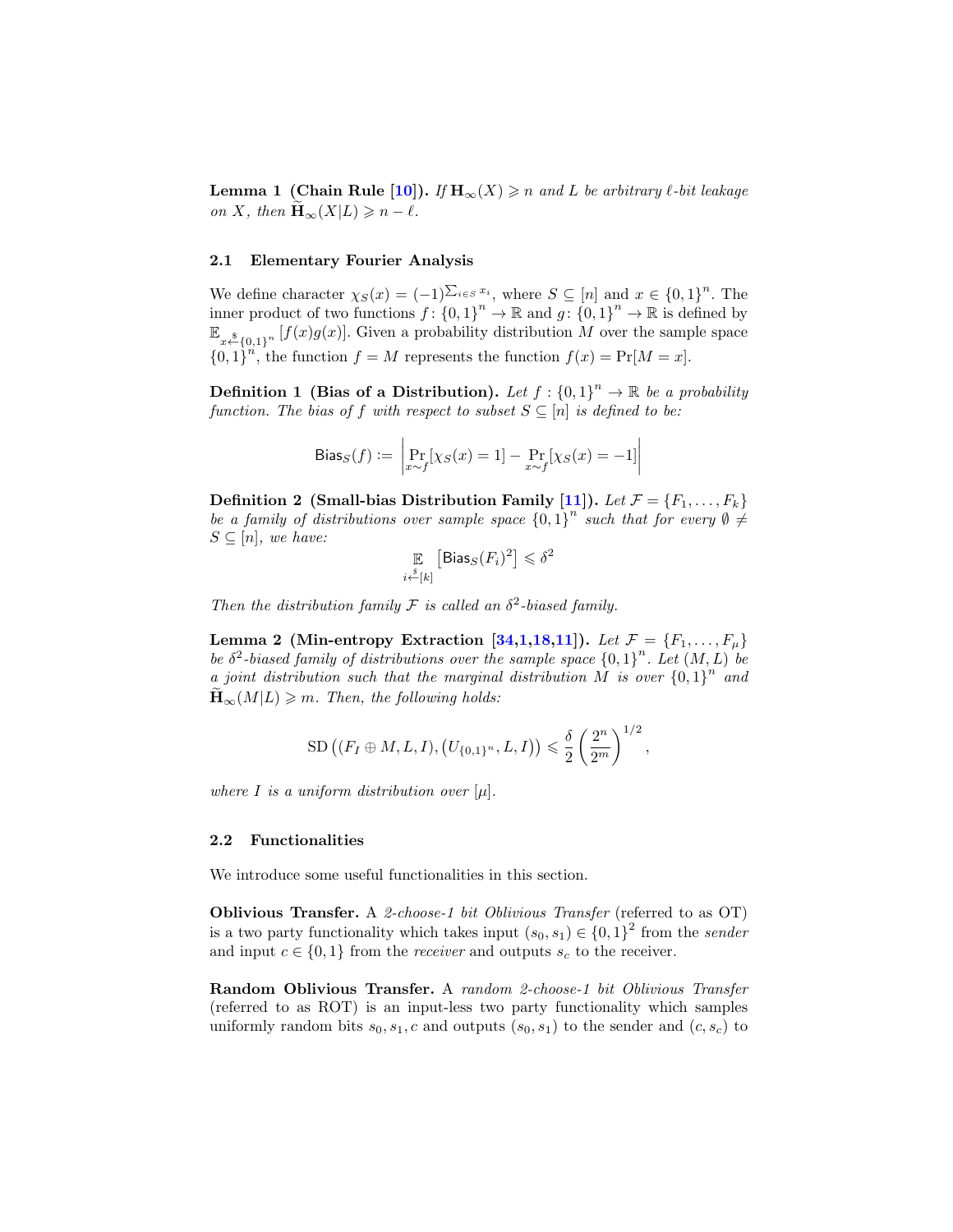the receiver. The joint distribution of sender-receiver outputs is called an ROTcorrelation.

**Oblivious Linear-function Evaluation.** Let  $(\mathbb{F}, +, \cdot)$  be an arbitrary field. An Oblivious Linear-function Evaluation over  $\mathbb F$  is a two party functionality which takes inputs  $(u, v) \in \mathbb{F}^2$  from the sender and  $x \in \mathbb{F}$  from the receiver and outputs  $u \cdot x + v$  to the receiver. This functionality is referred to as OLE(F). A random oblivious linear-function evaluation (ROLE) can be defined analogous to ROT.

The special case when  $\mathbb{F} = \mathbb{GF}(2)$ , is simply referred to as OLE and is equivalent to OT.

Random Inner Product Correlation This is an input-less two party functionality which samples  $x_{[n]}, y_{[n]} \xleftarrow{\$} \{0,1\}^n$ ,  $a \xleftarrow{\$} \{0,1\}$  and  $b = a + \langle x_{[n]}, y_{[n]} \rangle$ . It outputs  $(x_{[n]}, a)$  to party A and  $(y_{[n]}, b)$  to party B. Note that for  $n = 1$ , this is equivalent to random oblivious transfer correlation and oblivious linear function evaluation.

#### 2.3 Combiners and Extractors

In this section, we define oblivious transfer combiners and extractors.

Definition 3  $((n, p, t_S, t_R, \varepsilon)$  (Single Use) OT-Combiner).  $An (n, p, t_S, t_R, \varepsilon)$ (single use) OT-Combiner is an interactive protocol in the clients-servers setting. There are two clients  $S$  and  $R$ ; and  $n$  servers. Each server implements one instance of oblivious transfer on inputs from S and R. We consider a semihonest adversary who can either corrupt the client  $S$  and  $t_S$  servers or client  $R$ and  $t_R$  servers. The protocol implements p independent copies of secure oblivious transfer instances with correctness and simulation error at most  $\varepsilon$ .

The correctness conditions for the protocol says that the receiver's output is correct in all p-instances of OT with probability at least  $(1 - \varepsilon)$ .

The privacy requirement says that the adversary should not learn more than it should. Let  $(s_0^{(i)}, s_1^{(i)})$  and  $c^{(i)}$  be the inputs of the sender and the receiver, respectively, in  $i^{th}$  copy of OT produced. Then a corrupt sender (resp., corrupt receiver) cannot output  $c^{(i)}$  (resp.,  $s_{1-c}^{(i)}$ ) with probability more than  $\frac{1}{2} + \varepsilon$  for any instance of OT produced.

Leakage model and correlation extractors. Here we begin by describing our leakage model for ROLE correlations formally followed by defining correlation extractors for OLE. Recall that OT and OLE are just local renaming of each other. Our leakage model is as follows:

1. *n*-Random OLE Correlation Generation phase: For  $i \in [n]$ , the sender S gets random  $(a_i, b_i) \in \{0, 1\}^2$  and receiver R gets  $(x_i, z_i)$ , where  $x_i \in \{0, 1\}$ is chosen uniformly at random and  $z_i = a_i x_i + b_i$ .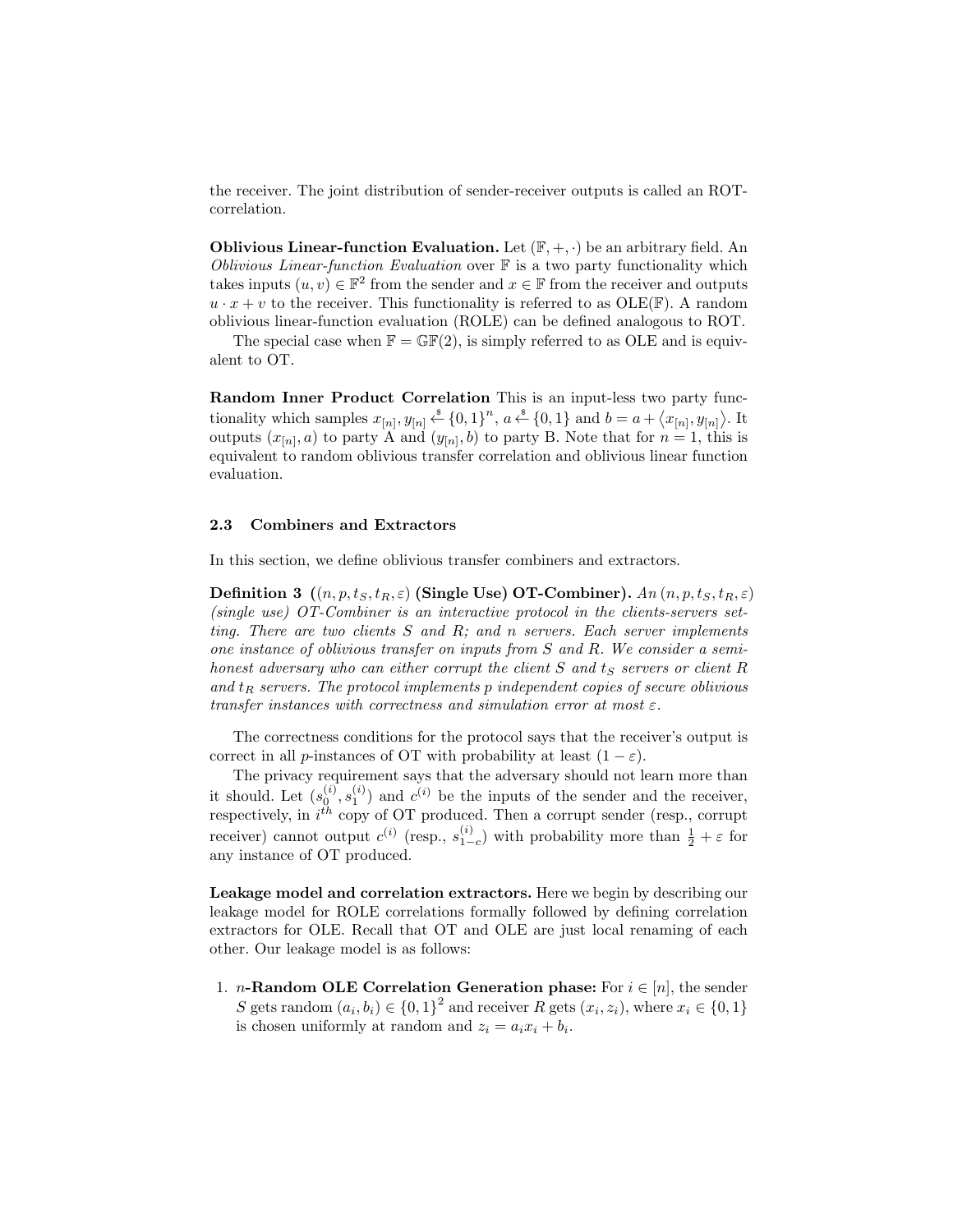2. Corruption and leakage phase. A semi-honest adversary corrupts either the sender and sends a leakage function  $L: \{0,1\}^n \to \{0,1\}^{ts}$ . It receives  $L({x_i}_{i\in[n]})$ . Or, it corrupts the receiver and send a leakage function L :  ${0,1}^n \to {0,1}^{t_R}$ . It receives  $L({a_i}_{i \in [n]})$ .

Note that without loss of generality any leakage on sender (resp., receiver) can be seen as a leakage on  $\{a_i\}$  (resp.,  $\{x_i\}$ ).

Let  $(X, Y)$  be the random OT correlation. We denote  $(t<sub>S</sub>, t<sub>R</sub>)$ -leaky version of  $(X, Y)^n$  described above as  $((X, Y)^n)^{[t_S, t_R]}$ .

**Definition 4**  $((n, p, t_S, t_R, \varepsilon)$  **OT-Extractor**). An  $(n, p, t_S, t_R, \varepsilon)$  *OT-Extractor* is an interactive protocol between two parties S and R in the  $((X,Y)^n)^{[t_S,t_R]}$  hybrid described above. The protocol implements p independent copies of secure oblivious transfer instances with simulation error  $\varepsilon$ .

The correctness and privacy requirements are same as those defined above for  $(n, p, t<sub>S</sub>, t<sub>R</sub>, \varepsilon)$  (Single Use) OT-Combiner.

Note that in our setting, in  $(X, Y)^n$  hybrid, parties only get one sample from this correlation; unlike the typical setting where parties can invoke the trusted functionality of the hybrid multiple times. The maximum fractional leakage resilience is defined by the ordered tuple  $(t_S/n, t_R/n)$ ; and the production rate is defined by  $p/n$ .

Remark: An  $(n, p, t<sub>S</sub>, t<sub>R</sub>, \varepsilon)$  OT extractor is also an  $(n, p, t<sub>S</sub>, t<sub>R</sub>, \varepsilon)$  OT combiner.

Noisy leakage model. The leakage model described above is referred to as the "bounded leakage" model since we restrict the number of bits output by the leakage function. But this model is sometimes too restrictive and does not capture many side channel attacks, which are the main cause of leakage in real world applications. A more realistic assumption one can make is to assume that leakages are sufficiently noisy. It is observed via experiments that the real-world physical leakages are inherently noisy. There have been many works trying to model noisy leakage and present solutions in this setting [\[9,](#page-18-12)[36](#page-19-21)[,12,](#page-18-13)[13,](#page-18-14)[15\]](#page-18-15). At a high level the noisy feature of a leakage function  $f$  is captured by assuming that an observation of  $f(x)$  only implies a *bounded bias* in the probability distribution of x. More formally, f is said to be  $\delta$ -noisy if

$$
\delta = SD((X), (X|f(X))).
$$

Note that if  $\mathbf{H}_{\infty}(X) \geq n$  then for any  $k < n$ , we can choose appropriate  $\delta$ , such that  $\mathbf{H}_{\infty}(X|f(X)) \geq k$ , where f is a  $\delta$ -noisy channel.

We emphasize that all our protocols only rely on the fact that the initial correlation given to any party has high average min-entropy  $(\mathbf{H}_{\infty})$  after the leakage. Hence, all our protocols directly work even in the general setting of noisy leakage.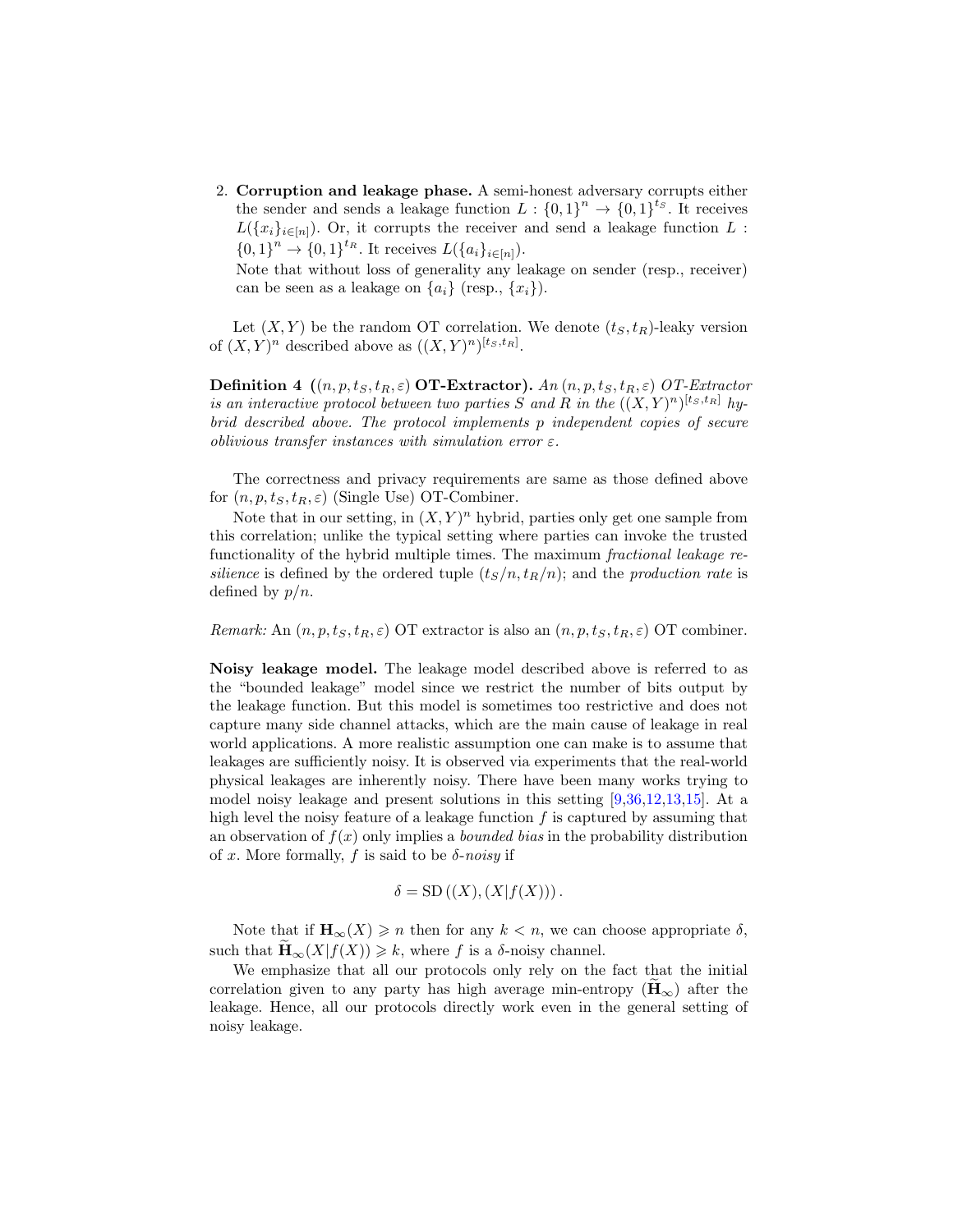#### 2.4 Distribution over Matrices

An  $k \times n$  matrix M with  $\{0, 1\}$  entries is in systematic form if  $M = [I_{k \times k} || P]$ , where  $I_{k\times k}$  is the identity matrix of dimension k and P is the parity check matrix of dimension  $k \times (n - k)$ . The matrix P is a Toeplitz matrix if  $P_{i,j} = P_{i-1,j-1}$ , for all  $i \in (1, k]$  and  $j \in (1, n - k]$ . So, a Toeplitz matrix is uniquely defined by its first row and first column. We shall consider uniform distribution over  $k \times n$ binary matrices in systematic form such that their parity check matrices are uniformly chosen Toeplitz matrices. A salient feature of family of such matrices is proved in [Lemma 3.](#page-11-0)

Let  $\mathbb{T}_{(k,n)}$  is a uniform distribution over matrices M of the following form. Let  $M = \left[I_{k \times k} | P_{k \times (n-k)}\right]$ , where P is a binary Toeplitz matrix of dimension  $k \times (n-k)$ .

Define  $\mathbb{T}_{\perp,(k,n)}$  is a uniform distribution over matrices M of the following form. Let  $M = [P_{k \times (n-k)} | I_{k \times k}]$ , where P is a binary Toeplitz matrix of dimension  $k \times (n-k)$ .

Note that there exists an bijection between the matrices in  $\mathbb{T}_{(k,n)}$  and  $\mathbb{T}_{\perp,(n-k,n)}$ established by the function which maps dual matrices to each other.

For a given  $G \in \mathbb{T}_{(k,n)}$ , the distribution  $F_G$  corresponds to a uniform distribution over the codewords generated by  $G$ . We have the following lemma, which will be used to prove the main unpredictability lemma in the next section.

<span id="page-11-0"></span>**Lemma 3.** For the distribution of matrices  $\mathbb{T}_{(k,n)}$ , the following holds. For any  $\emptyset \neq T \subseteq [n],$ 

$$
\mathop{\mathbb{E}}_{G \stackrel{s}{\leftarrow} \mathbb{T}_{(k,n)}} \left[ \text{Bias}_{T} (F_G)^2 \right] \leqslant 2^{-k}
$$

*Proof.* Since  $F_G$  is a uniform distribution of codewords over a linear code, for any G, either Bias $_T(F_G)^2$  is either 0 or 1. Moreover, Bias $_T(F_G)^2 = 1$  if and only if  $\sum_{i\in T} G_i = 0^k$ . Hence, it suffices to show the following: For any fixed column  $c \in \{0,1\}^k$  and non-empty set  $T \subseteq [n]$ ,  $\Pr[\sum_{i \in T} G_i = c] \leq 2^{-k}$ . We prove this using a sequence of observations.

Note that:  $G_i = c$ , for  $i > k$ , happens with probability  $2^{-k}$ .

Next, we claim that:  $G_i + G_j = c$ , for  $i > j > k$ , happens with probability  $2^{-k}$ . This is so because the probability that the  $G_{i,k} + G_{j,k} = c_k$  happens with probability 1/2. Fixing the values of  $G_{i,k}$  and  $G_{j,k}$ , the probability that we have  $G_{i,k-1} + G_{j,k-1} = c_{k-1}$  is 1/2; because the random variable  $G_{j,k-1}$  is not fixed (columns  $\{k+1,\ldots,n\}$  form a Toeplitz matrix). Extending this argument, we get for any  $T' \subseteq \{k+1, \ldots, n\}$ ,  $\Pr[\sum_{i \in T'} G_i = c] \leq 2^{-k}$ 

To prove full claim, note that  $Pr[\sum_{i \in T} G_i = c] = Pr[\sum_{i \in T: i > k} G_i = c +$  $\sum_{i \in T': i \leqslant k} G_i] \leqslant 2^{-k}$  using the above conclusion.

### 3 Unpredictability Lemma

<span id="page-11-1"></span>In this section we present the main unpredictability lemma.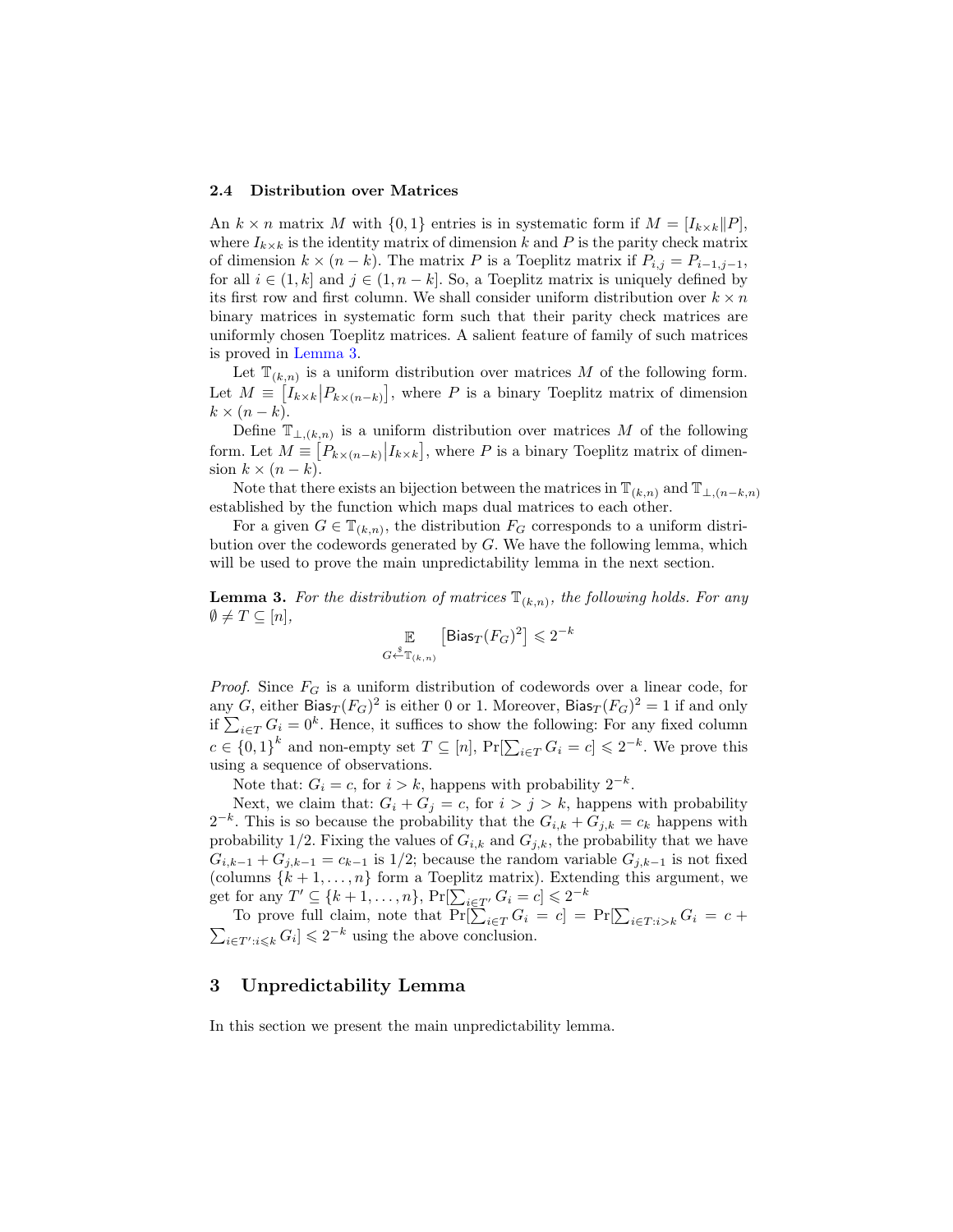Lemma 4 (Unpredictability Lemma). Let  $\mathbb{G} \in \left\{ \mathbb{T}_{(k,n+1)}, \mathbb{T}_{\perp,(k,n+1)} \right\}$ . Consider the following game between a honest challenger  $H$  and an adversary  $A$ :

- 1. H samples  $m_{[n]} \sim U_{\{0,1\}^n}$ .
- 2. A sends a leakage function  $\mathcal{L} \colon \{0,1\}^n \to \{0,1\}^t$ .
- 3. H sends  $\mathcal{L}(m_{[n]})$  to A. H samples  $x_{[k]} \sim U_{\{0,1\}^k}$ ,  $G \sim \mathbb{G}$ ; and computes  $y_{\{0\}\cup[n]}=x\cdot G\oplus(0,m_{[n]})$ . H sends  $(y_{[n]},G)$  to A.
- 4. A outputs a bit  $\tilde{y}$ .

The adversary A wins the game if  $y_0 = \tilde{y}$ . For any A, the advantage of the adversary, i.e.  $\mathsf{Adv}(\mathcal{A}) = \Pr(y_0 = \tilde{y}) - 1/2 \leq \frac{1}{2} \sqrt{\frac{2}{2^{k-t}}}$ .

*Proof.* Let G be the distribution  $\mathbb{T}_{(k,n+1)}$ . The proof for the other case will work similarly.

Given a  $G \in \mathbb{G}$ , the distribution  $F_G$  corresponds to a uniform distribution over the codewords generated by  $G$ . Note that over choice of  $G$ , they form a  $\delta^2 = 2^{-k}$  biased family of distributions (by [Lemma 3\)](#page-11-0).

By [Lemma 1,](#page-7-0)  $\widetilde{\mathbf{H}}_{\infty}(M_{[n]}|\mathcal{L}(M_{[n]})) \geqslant n-t$ . Let  $M = (0, M_{[n]})$ , then putting these in [Lemma 2,](#page-8-0) we get

$$
SD\left((F_G \oplus M, L, G), (U_{\{0,1\}^{n+1}}, L, G)\right) \leq \frac{1}{2} \sqrt{\frac{2^{n+1}}{2^{k+n-t}}}
$$

The lemma follows by noting that  $\mathsf{Adv}(\mathcal{A})\leqslant \mathrm{SD}\left((F_G\oplus M,L,G),\left(U_{\{0,1\}^{n+1}},L,G\right)\right)$ .

All our security proofs will directly reduce to this unpredictability lemma, i.e. [Lemma 4.](#page-11-1)

### 4 Oblivious Transfer Extractor

#### 4.1 Extracting One Oblivious Transfer

In this section, we shall prove [Theorem 1](#page-3-0) by presenting our  $(n, t<sub>S</sub>, t<sub>R</sub>, \varepsilon)$  OT extractor which extracts one copy of secure OT. For ease of presentation, we provide our construction in the random oblivious linear evaluation (ROLE) correlation hybrid; and also produce one secure copy of oblivious linear evaluation. Recall that a ROLE correlation provides  $(a, b) \stackrel{\$}{\leftarrow} \{0, 1\}^2$  to the sender and  $(x, z = ax \oplus b)$ , where  $x \stackrel{\$}{\leftarrow} \{0, 1\}$ , to the receiver. The security requirement insists that the sender cannot predict  $x$  and the receiver cannot predict  $a$ . Note that  $(s_0 \oplus s_1)c \oplus s_0$  is identical to oblivious transfer. So, oblivious transfer and OLE are equivalent to each other; consequently, it suffices to construct a OLE extractor in  $ROLE<sup>n</sup>$  hybrid.

The construction provided here is similar to the construction provided in [\[25\]](#page-19-9). But we deal with general leakage, instead of restricted leakage of physical bits in the combiner setting, using more sophisticated analysis tools. We also achieve lower communication complexity. In particular, we improve the communication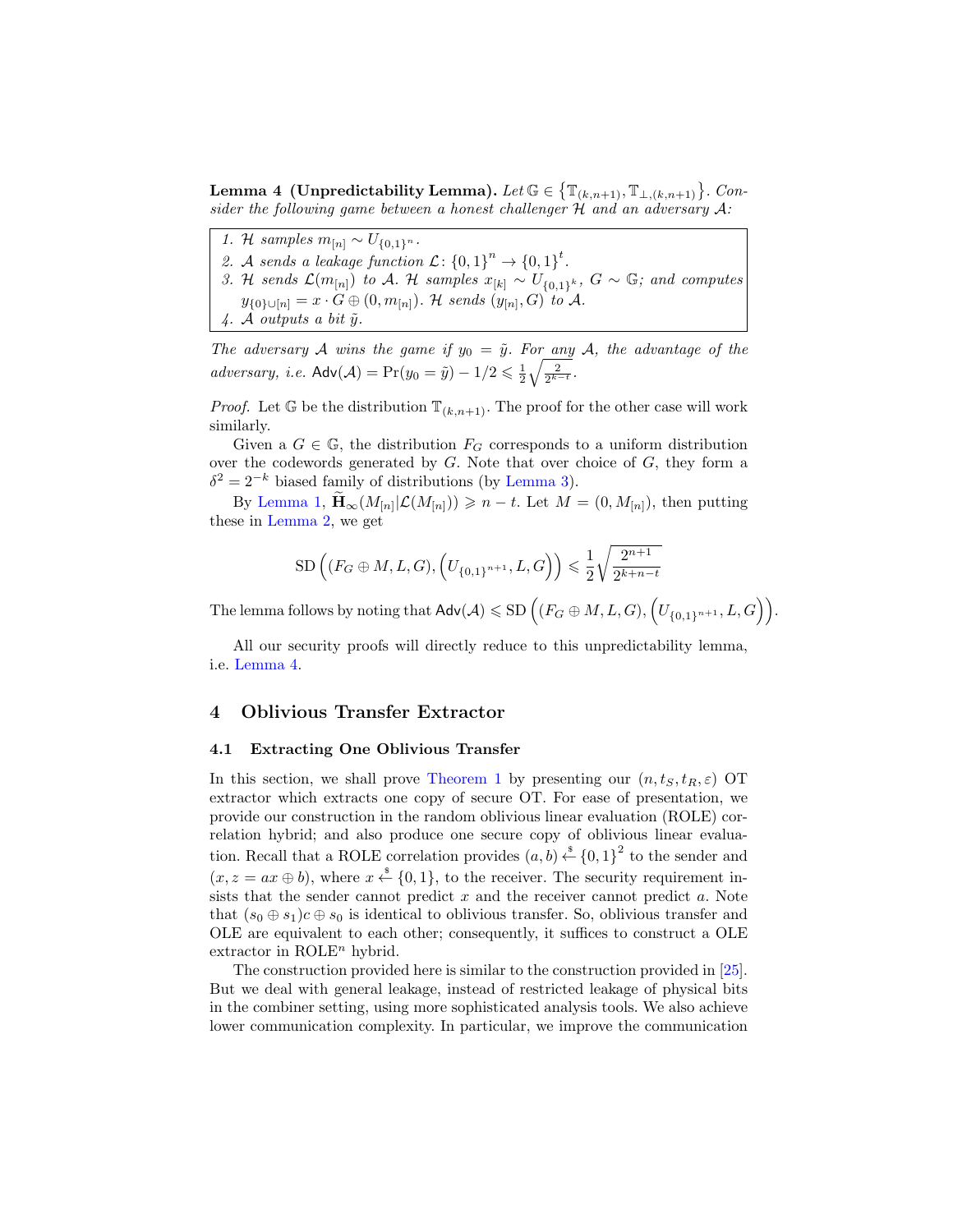<span id="page-13-0"></span>Extract-One  $(n, t_S, t_R)$ :

Define  $g := n - (t_S + t_R)$ . Private Inputs: The clients S and R have private inputs  $(s_0, s_1) \in \{0, 1\}^2$  and  $c \in$  ${0, 1}$ , respectively. Hybrid (Random Correlations): For  $i \in [n]$ , client S gets random  $(a_i, b_i) \in \{0, 1\}^2$ and client R gets  $(x_i, z_i)$ , such that  $x_i \in \{0, 1\}$  is chosen uniformly at random and  $z_i = a_i x_i \oplus b_i.$ 1. Random Code Generation. Client R picks a binary matrix  $G = [I_{k \times k} || P_{k \times (n+1-k)}]$ of dimension  $k \times (n+1)$ , where  $k = \lfloor t_R + g/2 \rfloor$  and  $P_{k \times (n+1-k)}$  is a uniformly random Toeplitz matrix. Let  $C$  be the code generated by the generator matrix G; and H be a generator matrix for the dual code  $\mathcal{C}^{\perp}$ . If the first column of H is all-zero column then abort; otherwise continue. 2. Random OLE Extraction. (a) Client S picks a random  $(u_0, \ldots, u_n) \in \mathcal{C}$ . Let  $\mathcal{C}_{\text{parity}} \subseteq \{0,1\}^{n+1}$  be the (linear) code consisting of every length  $(n + 1)$  string of even parity. Client S picks a random  $(v_0, \ldots, v_n) \in \mathcal{C}_{\text{parity}}$ . (b) Client R picks a random  $(r_0, \ldots, r_n) \in C^{\perp}$ . (c) For each  $i \in [n]$ , client R sets  $m_i = x_i \oplus r_i$ . Client R also sets  $m = r_0 \oplus c$ . Client R sends  $({m_i}_{i \in [n]}, m)$  to client S. (d) For each  $i \in [n]$ , client S sets  $\alpha_i = a_i \oplus u_i$  and  $\beta_i = a_i m_i \oplus b_i \oplus v_i$ . Client S also sets  $\alpha = u_0 \oplus s_0$  and  $\beta = u_0 m \oplus v_0 \oplus s_1$ . Client S sends  $(\{(\alpha_i, \beta_i)\}_{i \in [n]}, \alpha, \beta)$ to client R.

(e) Client R computes  $t_i = \beta_i \oplus \alpha_i r_i \oplus z_i$  and  $z = \bigoplus_{i \in [n]} t_i$ . Finally, client R outputs  $y = \beta \oplus \alpha c \oplus z$ .

Fig. 1: Round optimal correlation extractor protocol which extracts one copy of Oblivious Linear Function Evaluation from n copies of Random Oblivious Linear Functions Evaluations.

complexity from  $\Theta(n^2)$  in [\[25\]](#page-19-9) to  $\Theta(n)$  in the current work. When analyzed appropriately for the combiner setting, our current protocol achieves identical simulation error as in that paper (but reduces the communication complexity to linear from quadratic).

Note that after the correlation generation step, the protocol is only two rounds, i.e. client  $R$  sends one message (by combining steps 1 and 2.c) and client S replies with one message (step 2.d).

No Corruption Case. We will first prove the correctness of the protocol presented in [Fig. 1](#page-13-0) for the case when all clients and servers are honest and there is no leakage.

The construction does not output abort with probability  $1 - 2^{-(n+1-k)}$ , because the algorithm aborts if and only if the first row of the parity check matrix of G is all 0s. Conditioned on not aborting, we show that the protocol is perfectly correct. Following lemma proves correctness.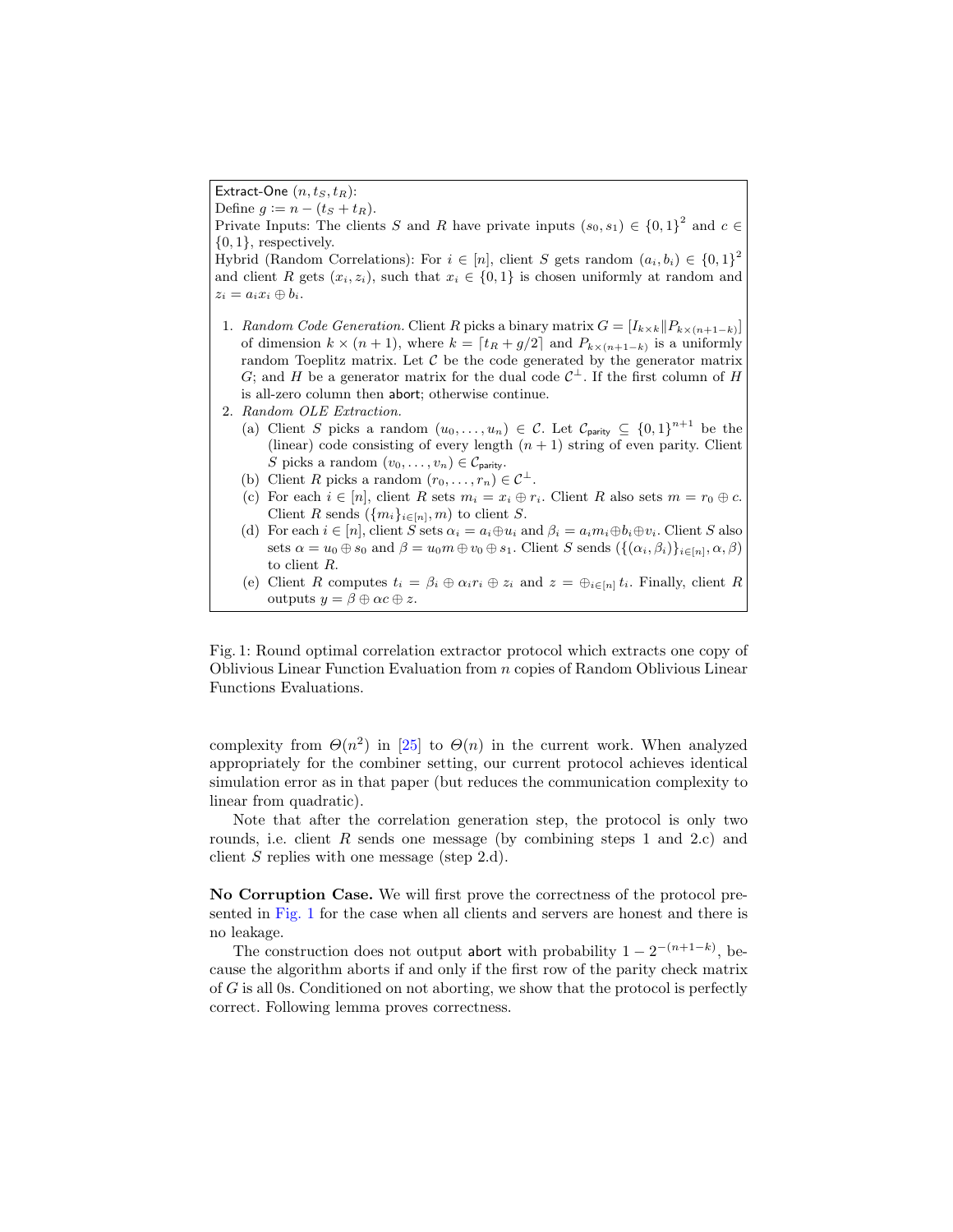**Lemma 5.** In the protocol in [Fig. 1](#page-13-0) the client R outputs  $y = s_0 c \oplus s_1$ .

*Proof.* We first show that  $t_i = u_i r_i \oplus v_i$ .

$$
t_i = \beta_i \oplus \alpha_i r_i \oplus z_i = (a_i m_i \oplus b_i \oplus v_i) \oplus (a_i r_i \oplus u_i r_i) \oplus z_i
$$
  
=  $a_i x_i \oplus a_i r_i \oplus b_i \oplus v_i \oplus a_i r_i \oplus u_i r_i \oplus a_i x_i \oplus b_i = u_i r_i \oplus v_i$ 

This shows that  $z = \bigoplus_{i \in [n]} t_i = u_0 r_0 \oplus v_0$ . This follows from  $\bigoplus_{i=0}^n u_i \cdot r_i = 0$  and  $\bigoplus_{i=0}^n v_i = 0$ . Now for y we have the following:

$$
y = \beta \oplus \alpha c + z = (u_0 m \oplus v_0 \oplus s_1) \oplus (u_0 c \oplus s_0 c) \oplus z
$$
  
=  $u_0 r_0 \oplus u_0 c \oplus v_0 \oplus s_1 \oplus u_0 c \oplus s_0 c \oplus u_0 r_0 \oplus v_0 = s_0 c \oplus s_1.$ 

Sender Privacy and Receiver Privacy. In order to give a modular analysis, we consider a simpler protocol of 4-rounds which is equivalent to the protocol presented in [Fig. 1.](#page-13-0) In the simpler protocol, the first two rounds correspond to ROLE extraction, where the receiver sends the messages  $\{m_i\}_{i\in[n]}$  and receives  $\{(\alpha_i, \beta_i)\}_{i \in [n]}$  and computes ROLE  $z = u_0 r_0 \oplus v_0$ . In the following, we will refer to this as ROLE extraction phase. In the next two rounds, it uses this ROLE to compute the OLE on inputs  $s_0, s_1, c$  as follows: Receiver sends message m and gets back  $\alpha, \beta$  and computes y. Note that since we only consider semi-honest adversaries and leakage only occurs before the start of the protocol, these two protocols are equivalent in correctness and security guarantees.

Below, in order to prove the sender and receiver privacy we analyze this protocol. For security of both sides, it is sufficient to prove that extracted ROLE is secure in first phase.

Receiver privacy. In order to prove receiver privacy, we need to show that the choice bit c is hidden from the semi-honest sender who can obtain  $t<sub>S</sub>$  bits of leakage. We note that it suffices to show that at the end of the ROLE extraction phase (described above), the choice bit  $r_0$  is hidden.

Let  $L$  denote the random variable for leakage obtained by the semi-honest sender. We will denote the random variable for the choice bit vector  $x_{[n]}$  for the receiver in the correlation generation phase by  $X_{[n]}$ . Note that  $X_{[n]}$  is identical to uniform distribution over  ${0,1}^n$ . Note that L has at most  $t_S$  bits of leakage on  $X_{[n]}$ .

The view of client  $S$  at the end of the random correlation extraction phase is:

$$
\vartheta = (a_{[n]}, b_{[n]}, G, (u_0, \dots, u_n), (v_0, \dots, v_n), m_{[n]}, L = \ell)
$$

Below we show that for any semi-honest client S, we have  $Pr(S(\vartheta) = r_0)$  is at most  $1/2 + 2^{-g/4-1}$ .

Note that  $Pr(S(\vartheta) = r_0) = Pr(S(H, m_{[n]}, L) = r_0)$ , where H is the generator matrix for  $C^{\perp}$ . Recall that  $H \in \mathbb{T}_{\perp,(n+1-k,n+1)}$ , where  $k = t_R + g/2$ . In [Fig. 1,](#page-13-0) the client R picks a random codeword  $(r_0, \ldots, r_n) \in C^{\perp}$ . Alternatively, this can be done by picking  $w \stackrel{\hspace{0.1em}\mathsf{\scriptscriptstyle\$}}{\leftarrow} \{0,1\}^{n+1-k}$  and  $(r_0,\ldots,r_n) = w \cdot H$ , where H is the generator matrix for  $C^{\perp}$ . Note that  $m_{[n]} = (w \cdot H)_{[n]} \oplus x_{[n]}$  and  $r_0 = \langle H_0, w \rangle$ .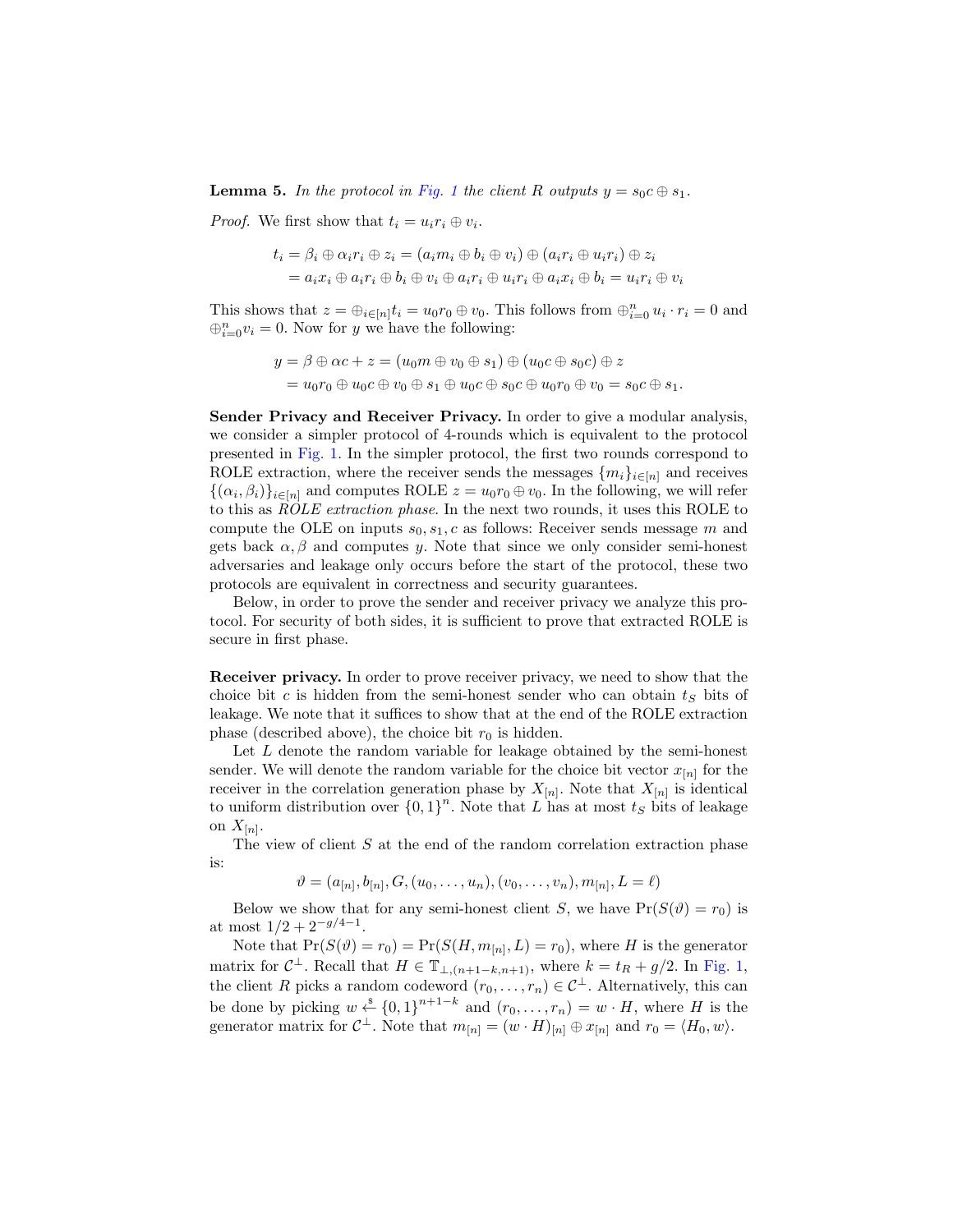Since, the sender can leak  $t_S$  bits on  $x_{[n]}$ , we have:  $\widetilde{\mathbf{H}}_{\infty}(X_{[n]}|L) \geqslant m =$  $(n - t<sub>S</sub>)$ . By [Lemma 4,](#page-11-1) the advantage of predicting  $\langle H_0, w \rangle$  is at most:  $2^{-g/4-1}$ .

Sender privacy. In order to prove sender privacy for [Fig. 1,](#page-13-0) we need to show that the bit  $s_0$  is hidden from the receiver after the protocol. Note that it suffices to show that at the end of the ROLE extraction phase (for the simpler protocol described above) bit  $u_0$  is hidden.

Let L denote the random variable for leakage on vector  $a_{[n]}$  obtained by the semi-honest adversary who corrupts the receiver after the random correlation generation phase. We will denote the random variable for the bit vector  $a_{[n]}$  for the sender in the correlation generation phase by  $A_{[n]}$ . Note that  $A_{[n]}$  is identical to uniform distribution over  $\{0,1\}^n$  and L has at most  $t_R$  bits of leakage on  $A_{[n]}$ . So, we get  $\widetilde{\mathbf{H}}_{\infty}(A_{[n]}|L) \geqslant m = n - t_R$ .

The view of client  $R$  at the end of the random correlation extraction phase is:

$$
\vartheta = (x_{[n]}, z_{[n]}, G, (r_0, \ldots, r_n), m_{[n]}, \alpha_{\{0,1\}, [n]}, L = \ell)
$$

 $\Lambda'$ 

<span id="page-15-0"></span>

| H.                                                            |                                                                                                |                      |
|---------------------------------------------------------------|------------------------------------------------------------------------------------------------|----------------------|
|                                                               |                                                                                                |                      |
|                                                               |                                                                                                |                      |
|                                                               |                                                                                                |                      |
| Pick $a_{[n]} \xleftarrow{\$} \{0,1\}^n$                      |                                                                                                |                      |
|                                                               | Let $x_{[n]} \in \{0,1\}^n$                                                                    |                      |
|                                                               |                                                                                                |                      |
|                                                               | Pick $z_{[n]} \xleftarrow{\$} \{0,1\}^n$<br>$(x_{[n]}, z_{[n]})$                               |                      |
|                                                               |                                                                                                |                      |
|                                                               |                                                                                                | $\mathcal{L}(\cdot)$ |
|                                                               |                                                                                                |                      |
| $\ell = \mathcal{L}(a_{[n]})$ —                               |                                                                                                |                      |
| Pick $[G_0 G'] \equiv G \sim \mathbb{G}$                      |                                                                                                |                      |
| G                                                             |                                                                                                |                      |
|                                                               |                                                                                                |                      |
|                                                               |                                                                                                | $m_{[n]}$            |
| Pick $\lambda \stackrel{\$}{\leftarrow} \{0,1\}^{1 \times k}$ |                                                                                                |                      |
| Compute $\alpha_{[n]} = \lambda G' \oplus a_{[n]}$            |                                                                                                |                      |
| $\alpha_{[n]}$                                                |                                                                                                |                      |
|                                                               |                                                                                                |                      |
|                                                               | Pick $\beta_{[n]} \overset{\hspace{0.1em}\mathsf{\scriptscriptstyle\$}}{\leftarrow} \{0,1\}^n$ |                      |
|                                                               |                                                                                                |                      |
|                                                               |                                                                                                |                      |
|                                                               |                                                                                                |                      |

Fig. 2: Simulator for Sender Privacy. The distribution G is uniform distribution over  $k \times (n+1)$  binary matrices in systematic form whose parity check matrices are uniform Toeplitz matrices.

Let  $U_0$  denote the random variable for  $u_0$ . We are interested in the conditional distribution  $(U_0|\vartheta)$ . Below we will show that for any semi-honest client R,  $Pr(R(\vartheta) = u_0)$  is at most  $1/2 + 2^{-(g/4)}$ .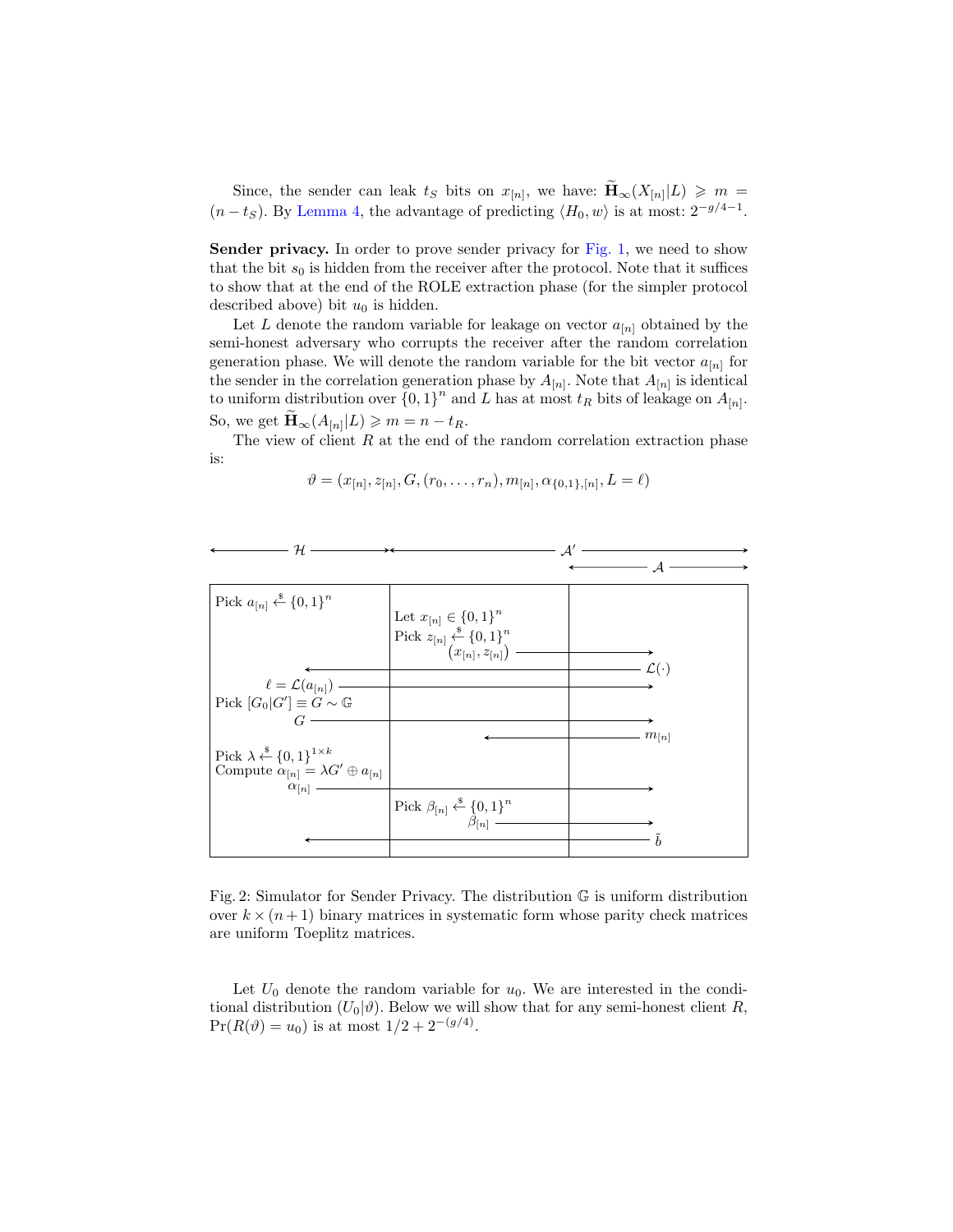We show this via a reduction to [Lemma 4](#page-11-1) in [Fig. 2.](#page-15-0) Given any adversary A who can predict  $u_0$ , we convert it into an adversary  $A'$  against the honest challenger  $H$  of [Lemma 4](#page-11-1) with identical advantage. It is easy to see that this reduction is perfect. Note that the only difference in the simulator from the actual protocol is that the generator matrix  $G$  is being generated by the honest party  $H$  instead of being obtained from  $A$ . This does not cause any issues, because we are only dealing with semi-honest adversaries. At the end of random correlation extraction phase, the advantage in predicting  $U_0$  is at most:  $2^{-(g/4)}$ .

Note that our simulation works even for arbitrary choice of  $x_{[n]}$  and  $m_{[n]}$ . In particular, it works when these vectors are chosen uniformly at random.

#### 4.2 Trading off Simulation Error with Production Rate

In this section we use sub-sampling techniques to trade-off simulation-error to get improved production rate. The main idea is to sample small subsets of disjoint correlations and, subsequently, run the protocol in [Fig. 1](#page-13-0) on those subsets independently. This increases the simulation error (due to smaller number of OTs used to output each fresh OT i.e. smaller value of  $n$ ), but yields higher production rates.

In our case, we use the trivial sub-sampling technique of picking indices at random with suitable probability; in case of a sample repeating itself, we discard it and re-sample. This technique yields distinct samples and has identical properties as the naïve subsampling technique (see  $[38]$ ). The sophisticated techniques of [\[38\]](#page-19-22) are also relevant to our setting; but they do not yield any reduction in "simulation error increase." They are useful only to reduce the communication complexity of the protocols.

We only work in the setting where  $g = n - (t_S + t_R)$  is at least cn, for some constant  $c \leq 1$ . In general c could have been a function of n, but we forgo those cases. The main technical lemma is the following:

<span id="page-16-0"></span>**Lemma 6 (Sub-sampling [\[38\]](#page-19-22)).** Let  $(A_{[n]}, L)$  be a joint distribution such that, there exists a constant  $\mu \in (0, 1)$  such that,  $\widetilde{\mathbf{H}}_{\infty}(A_{[n]}|L) \ge \mu n$ . For every constant  $\varepsilon \in (0,\mu)$  and  $\rho = \omega(\log n)$ , there exists an efficient algorithm which outputs  $(S_1, \ldots, S_m) \in (2^{[n]})^m$  such that  $m = n/\rho$  and with probability  $1 - \text{negl}(n)$ , the following holds:

- 1. Large and Distinct: There exists a constant  $\lambda \in (0,1)$  such that  $|S_i| = \lambda \rho$ . We have  $S_i \cap S_j = \emptyset$ , for all  $i, j \in [m]$  and  $i \neq j$ .
- 2. High Entropy:  $\widetilde{\mathbf{H}}_{\infty}(S_{i+1}|S_{[i]},L) \geqslant (\mu \varepsilon) |S_{i+1}|.$

Obtaining the result of [Theorem 2.](#page-4-0) We obtain this theorem as a direct application of [Lemma 6.](#page-16-0) Recall that we will be working in the setting when  $g = n - (t_S + t_R) \geqslant cn$  for some constant  $c \in (0, 1]$ . Now we apply [Lemma 6](#page-16-0) to obtain the disjoint sets  $S_1, \ldots, S_m$  for  $m = n/\rho$  where  $\rho = \omega(\log n)$ . Next, we apply the protocol in [Fig. 1](#page-13-0) to each of the sets independently for the following choice of parameters:  $n' = |S_i|$ ,  $t'_S = (\frac{t_S}{n} + \varepsilon) |S_i|$ , and  $t'_R = (\frac{t_R}{n} + \varepsilon) |S_i|$ . Note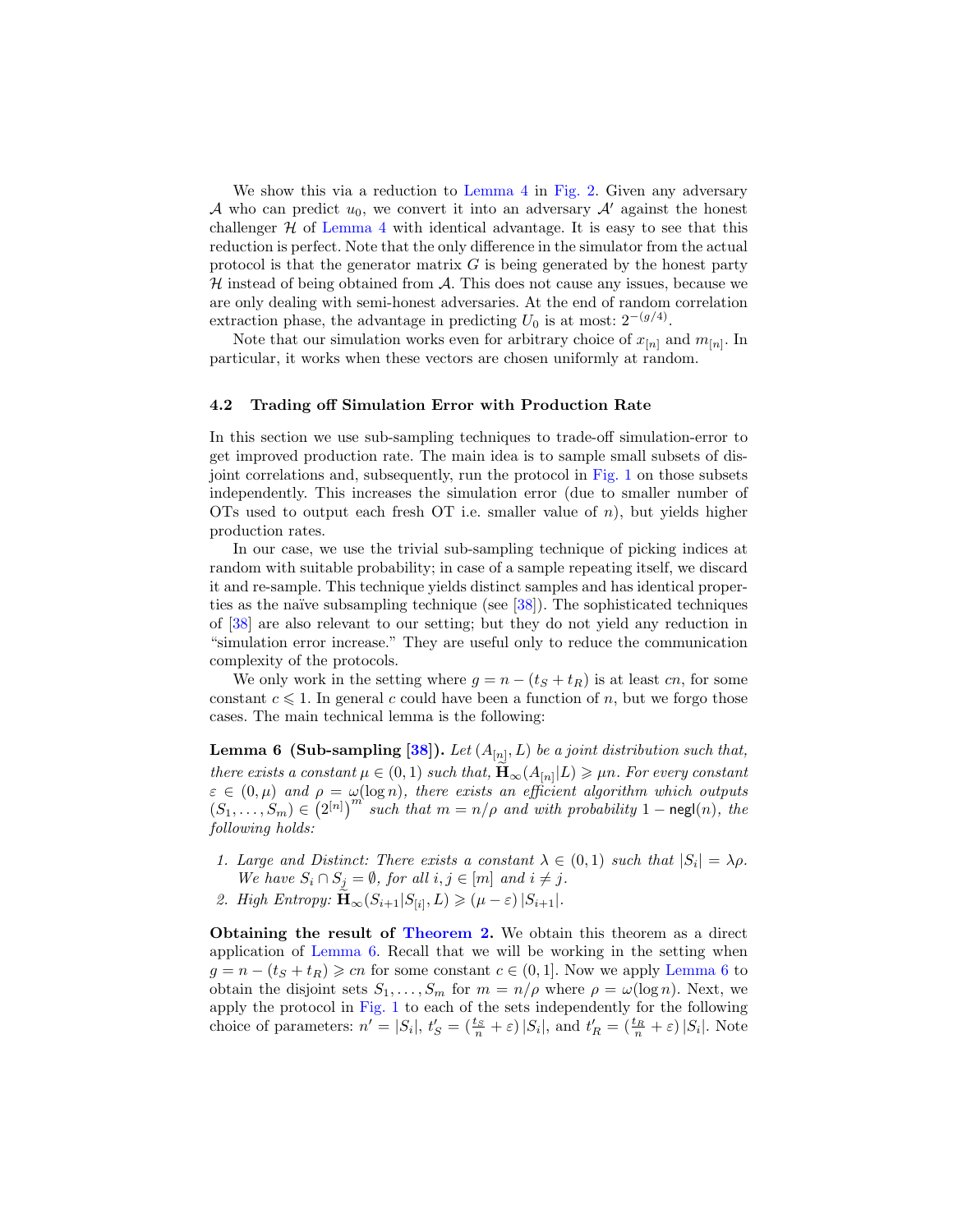that new gap  $g' = \left(\frac{g}{n} - 2\varepsilon\right)|S_i|$ . The simulation error obtained for any OT produced will be bounded by  $2^{-\Theta(g')}$  = negl(n).

We observe that the approach of subsampling to obtain "disjoint subsets" while preserving min-entropy is unlikely to yield constant production rate extractors.

# 5 Inner Product Correlation

In this section we prove [Theorem 4.](#page-5-0) Our protocol is provided in [Fig. 3.](#page-17-0)

<span id="page-17-0"></span>Extract-IP  $(n)$ :

Hybrid (Random Correlations): Client A gets random  $(x_{[n]}, a) \in \{0, 1\}^{n+1}$  and client *B* gets random  $(y_{[n]}, b) \in \{0, 1\}^{n+1}$ , such that  $a + b = \langle x_{[n]}, y_{[n]} \rangle$ .

- 1. Random Code Generation. Client R picks a binary matrix  $G = [I_{k \times k} || P_{k \times (n+1-k)}]$ of dimension  $k \times (n+1)$ , where  $k = n/2$  and  $P_{k \times (n+1-k)}$  is a uniformly chosen random Toeplitz matrix. Let  $\mathcal C$  be the code generate by the generator matrix  $G$ ; and H be a generator matrix for the dual code  $C^{\perp}$ . If the first column of H is all-zero column then abort; otherwise continue.
- 2. Random ROLE Extraction.
	- (a) Client A picks a random  $(u_0, \ldots, u_n) \in \mathcal{C}$  and a random  $v_0 \in \{0, 1\}.$
	- (b) Client B picks a random  $(r_0, \ldots, r_n) \in C^{\perp}$ .
	- (c) Client B sends  $m_{[n]} = y_{[n]} \oplus r_{[n]}$  to client A.
	- (d) Client A sends  $\alpha_{[n]} = x_{[n]} \oplus u_{[n]}$  and  $\beta = \langle x_{[n]}, m_{[n]} \rangle \oplus a \oplus v_0$  to client B.
	- (e) Client B computes  $z = \beta \oplus b \oplus \langle \alpha_{[n]}, r_{[n]} \rangle$ .
	- (f) Client A outputs  $(u_0, v_0)$  and client B outputs  $(r_0, z)$ .
	- Note that  $z = u_0 r_0 \oplus v_0$ , because  $\langle u_{[n]}, r_{[n]} \rangle = u_0 r_0$ .

Fig. 3: Random Oblivious Function Evaluation extractor from one Inner Product Correlation over n-bits.

When both parties are honest, we need to prove the correctness of the protocol which trivially follows.

Sender Corrupt. Suppose a semi-honest client A can leak t bits on information from  $(y_{[n]}, \overline{b})$ . In this case, we have  $\widetilde{\mathbf{H}}_{\infty}(Y_{[n]} | L) \geqslant m = n - t$ . For security, we need to prove the hiding of the bit  $r_0$  given  $r_{[n]} \oplus y_{[n]}$ , where  $r_{[n]}$  is a uniformly chosen codeword from the image of "H with its first column punctured." Now, we can directly invoke [Lemma 4](#page-11-1) and get that the distribution  $(R_0|\vartheta)$  is  $= 2^{-(g/2+1)}$  close to the uniform distribution over  $\{0, 1\}$ , where  $\vartheta$  is the view of client A at the end of the protocol and  $g = n/2 - t$ .

Receiver Corrupt. For this case, we construct a reduction similar to the re-duction provided in [Fig. 2.](#page-15-0) Again, in this case we assume that client  $A$  sends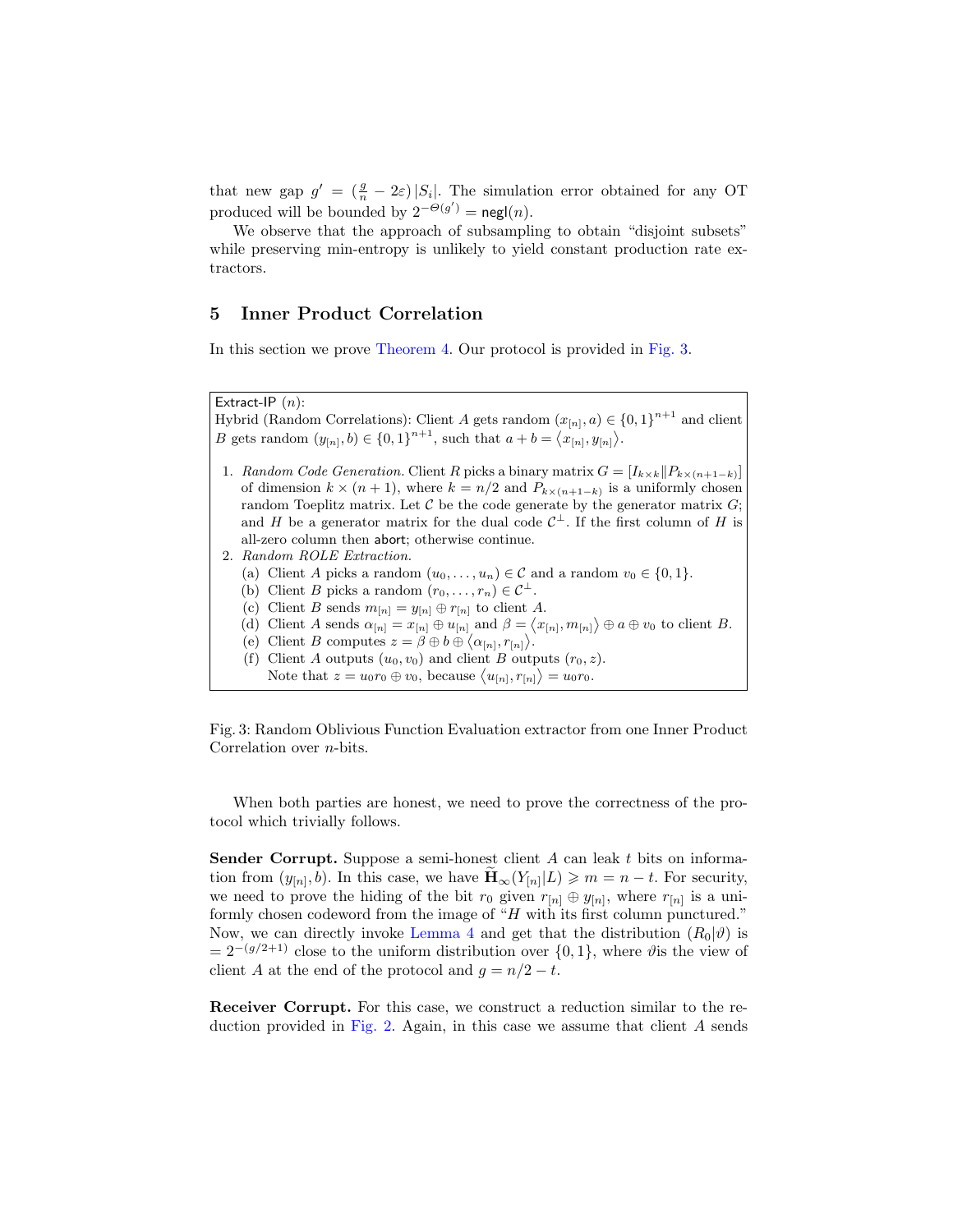the matrix  $G$  instead of client  $B$  (which is acceptable because the adversaries are semi-honest). Suppose there exists an adversary  $A$  which can distinguish  $U_0$ from a uniformly random bit with certain advantage. We shall construct an adversary  $\mathcal{A}'$  which uses  $\mathcal A$  to break the unpredictability experiment of [Lemma 4](#page-11-1) with identical advantage using a simulation similar to [Fig. 2.](#page-15-0)

Note that as before this will be a perfect simulation of the view of  $A$  because the bit  $v_0$  is uniformly random in the actual protocol. Thus, if A can predict  $u_0 = \lambda G_0$  then the adversary  $\mathcal{A}'$  can also predict  $\lambda G_0$  with identical advantage. By [Lemma 4,](#page-11-1) the distribution  $(U_0|\vartheta)$  is at most  $2^{-(g/2+1)}$  far from the uniform distribution over  $\{0, 1\}$ .

# References

- <span id="page-18-11"></span>1. Alon, N., Roichman, Y.: Random cayley graphs and expanders. Random Struct. Algorithms 5(2), 271–285 (1994), <http://dx.doi.org/10.1002/rsa.3240050203>
- <span id="page-18-1"></span>2. Beaver, D.: Perfect privacy for two-party protocols. In: Feigenbaum, J., Merritt, M. (eds.) Proceedings of DIMACS Workshop on Distributed Computing and Cryptography. vol. 2, pp. 65–77. American Mathematical Society (1989)
- <span id="page-18-0"></span>3. Ben-Or, M., Goldwasser, S., Wigderson, A.: Completeness theorems for noncryptographic fault-tolerant distributed computation (extended abstract). In: STOC. pp. 1–10 (1988)
- <span id="page-18-4"></span>4. Bennett, C.H., Brassard, G., Crépeau, C., Maurer, U.M.: Generalized privacy amplification. IEEE Transactions on Information Theory 41(6), 1915–1923 (1995), <http://dx.doi.org/10.1109/18.476316>
- <span id="page-18-3"></span>5. Bennett, C.H., Brassard, G., Robert, J.: Privacy amplification by public discussion. SIAM J. Comput. 17(2), 210–229 (1988), <http://dx.doi.org/10.1137/0217014>
- <span id="page-18-6"></span>6. Bitansky, N., Canetti, R., Halevi, S.: Leakage-tolerant interactive protocols. In: TCC. pp. 266–284 (2012)
- <span id="page-18-7"></span>7. Boyle, E., Garg, S., Jain, A., Kalai, Y.T., Sahai, A.: Secure computation against adaptive auxiliary information. In: CRYPTO. pp. 316–334 (2013)
- <span id="page-18-2"></span>8. Canetti, R., Lindell, Y., Ostrovsky, R., Sahai, A.: Universally composable twoparty and multi-party secure computation. In: STOC. pp. 494–503 (2002)
- <span id="page-18-12"></span>9. Chari, S., Jutla, C.S., Rao, J.R., Rohatgi, P.: Towards sound approaches to counteract power-analysis attacks. In: CRYPTO. pp. 398–412 (1999)
- <span id="page-18-9"></span>10. Dodis, Y., Ostrovsky, R., Reyzin, L., Smith, A.: Fuzzy extractors: How to generate strong keys from biometrics and other noisy data. SIAM J. Comput. 38(1), 97–139 (2008), <http://dx.doi.org/10.1137/060651380>
- <span id="page-18-10"></span>11. Dodis, Y., Smith, A.: Correcting errors without leaking partial information. In: STOC. pp. 654–663 (2005)
- <span id="page-18-13"></span>12. Duc, A., Dziembowski, S., Faust, S.: Unifying leakage models: From probing attacks to noisy leakage. In: EUROCRYPT. pp. 423–440 (2014)
- <span id="page-18-14"></span>13. Duc, A., Faust, S., Standaert, F.: Making masking security proofs concrete (or how to evaluate the security of any leaking device). In: EUROCRYPT (2015)
- <span id="page-18-8"></span>14. Dziembowski, S., Faust, S.: Leakage-resilient circuits without computational assumptions. In: TCC. pp. 230–247 (2012)
- <span id="page-18-15"></span>15. Dziembowski, S., Faust, S., Skorski, M.: Noisy leakages revisited. In: EURO-CRYPT. pp. 159–188 (2015)
- <span id="page-18-5"></span>16. Garcia, A., Stichtenoth, H.: On the asymptotic behaviour of some towers of function fields over finite fields. Journal of Number Theory 61(2), 248–273 (1996)